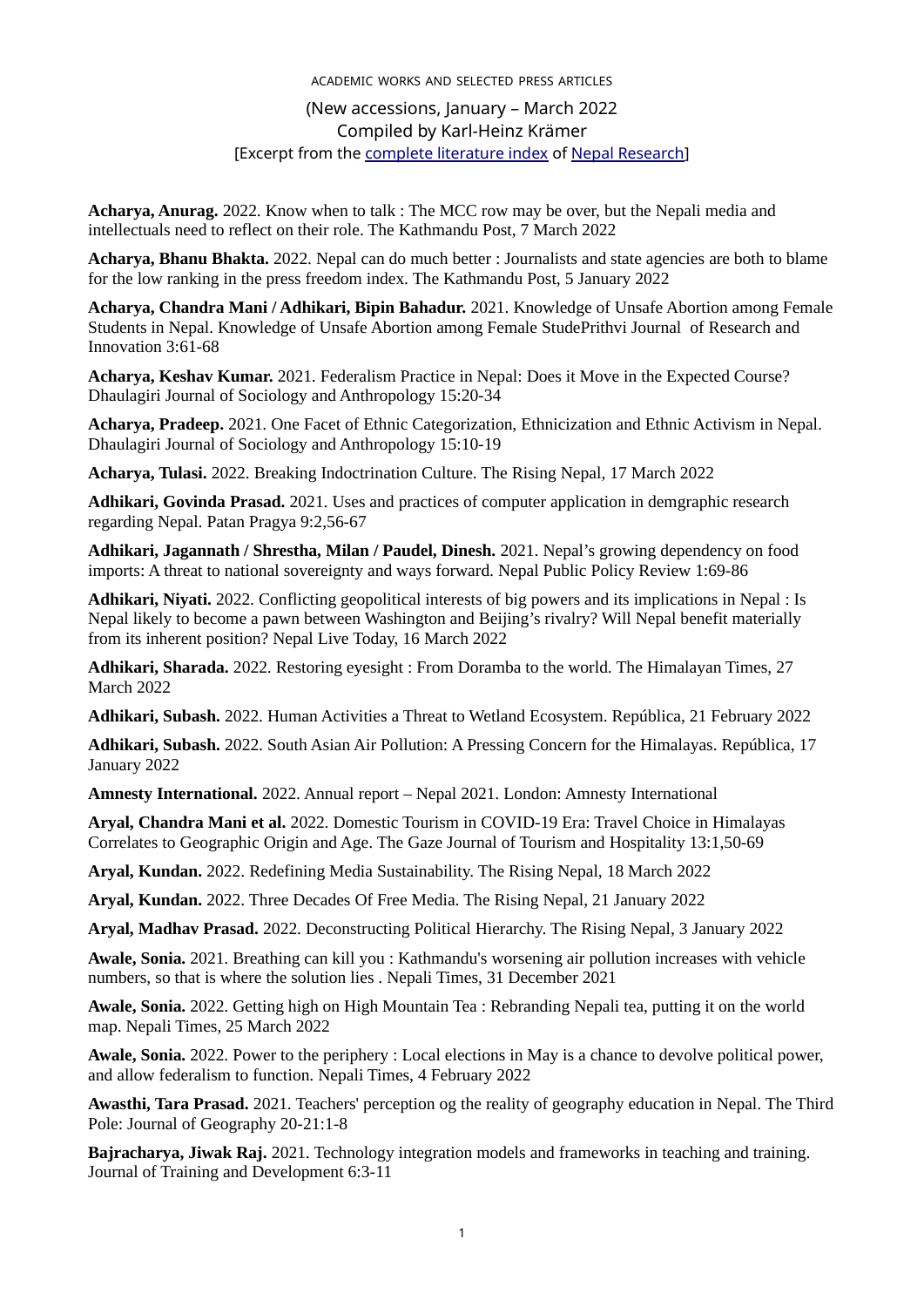**Bajracharya, Srizu.** 2022. Taking it slow in Khokana : Khokana is one of the last remaining traditional Newa towns in Kathmandu Valley, but this could change soon. The Kathmandu Post, 12 February 2022

**Baraily, Khagendra.** 2021. Barriers of school transition for children with disability : Lived experience of parents in Kathmandu valley. Curriculum Development Journal, pp. 67-78

**Baraily, Khagendra.** 2021. Teacher's Perceptions towards Teaching Learning Practice at COVID Pandemic in Community School Nepal. Researcher 5:1,56-67

**Barak, Aarati.** 2022. The cost of sidelining the humanities : A major academic discipline is dying a slow death due to a system keen on quantifying success . The Kathmandu Post, 6 February 2022

**Baral, Lok Raj.** 2022. Opportunity or victim of geo-politics : Nepal's geo-politics has both opportunities and risks depending on the capability of our leaders. The Kathmandu Post, 28 January 2022

**Bartaula, Rajaram.** 2022. Electoral Integrity: A Crucial Aspect of Sustaining Democracy. República, 3 January 2022

**Basnet, Apekshya.** 2022. Nepal's period poverty: Time to bring about change. The Himalayan Times, 16 February 2022

**Basnet, Chudamani.** 2021. Debating Civil Society: Nagarik Samaj and Nagarik Discourse in Nepal's People's Movement II. Studies in Nepali istory and Society 26,2:413-434

**Basnet, Chudamani.** 2021. Middle Castes Against Hill High Caste Political Domination in Nepal: Can Indian Experience Be A Lesson? . Dhaulagiri Journal of Sociology and Anthropology 15:46-55

**Basnyat, Prem Singh.** 2022. Why Nepalis should unite to commemorate King Prithvi Narayan Shah : The primary motive for King Prithvi to launch the battle for Nepal's unification was to save the country from the threat of annexation by the powerful British East India Company which was looking to subjugate Nepal . Nepal Live Today, 9 January 2022

**Bastola, Eak Raj.** 2022. Harsh toll on visit visa: Govt likely to ask citizens to hold on their travel dreams : Ironically, only rich Nepalis can travel abroad. Khabarhub, 8 March 2022

**Bastola, Eak Raj.** 2022. Mount Everest glacier took 2,000 years to form, 25 years to melt: Study. Khabarhub, 5 February 2022

**Bastola, Eak Raj.** 2022. Nepal's economy is at an alarming stage. Khabarhub, 10 February 2022

**Bastola, Eak Raj.** 2022. Over 4.4 million people involved in informal sector face vulnerabilities. Khabarhub, 5 January 2022

**Bastola, Eak Raj.** 2022. Why is Mt Everest becoming a trash dump site? Khabarhub, 29 January 2022

**Bastola, Mukesh Kumar.** 2021. NGO regulation : Themes and debates with reference to Nepal. Curriculum Development Journal

**Bhagat, Ayushman.** 2022. Trafficking borders. Political Geography 95

**Bhandari, Kamala.** 2021. Demographic Process of Population Ageing in Nepal. Patan Pragya 9;2,115-127

**Bhandari, Kishor / Paudel, Basanta.** 2021. Analysis of Urban Infrastructures and Facilities in Pakhribas Municipality, Dhankuta, Nepal. The Geographic Base 8:47-62

**Bhandari, Sisir.** 2022. Anatomy of MCC complexities: A lesson for political parties. The Himalayan Times, 21. February 2022

**Bhatta, Gambhir / Khatiwada, Sameer.** 2022. Growing pains or down a rabbit hole? Kathmandu should demonstrate credible commitment to transfer power to the provinces . The Kathmandu Post, 28 February 2022

**Bhatta, Thakur Prasad.** 2021. Governing TVET in federal Nepal : Centralized or decentralized management? Journal of Training and Developoment

**Bhattachan, Krishna Bahadur.** 2021. Ethnopolitics in Nepal. In: Michael Weiner (ed.), Routledge Handbook of Race and Ethnicity in Asia

**Bhattarai, Gaurav.** 2021. Challenges to Diplomatic Efforts in Resolving Nepal- India Border Problems in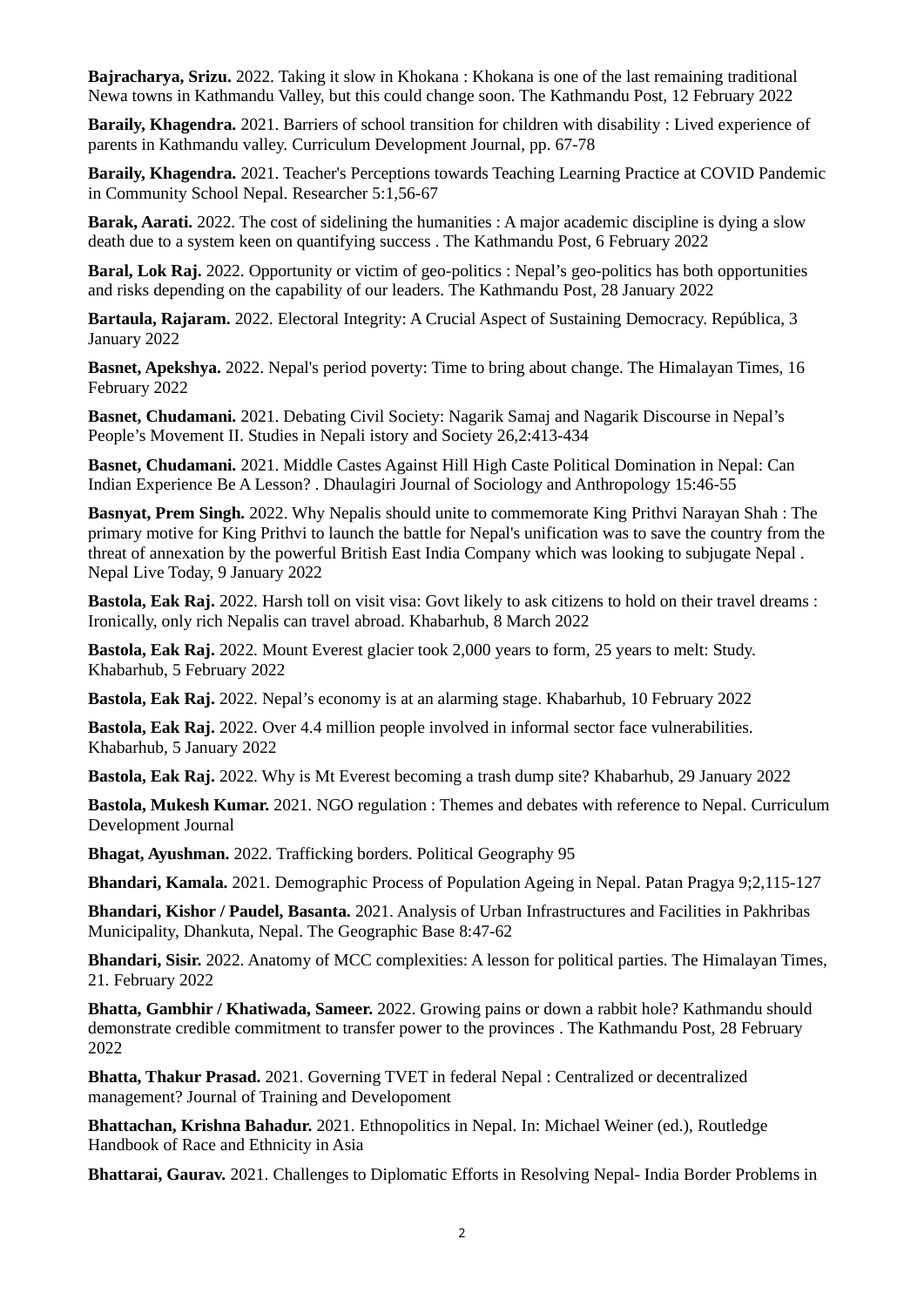the Himalayas: A Foreign Policy Analysis (FPA). Nepal Public Policy Review 1;1-30

**Bhattarai, Hari Prasad.** 2021. Responses of Indigenous People to the Climate Change: A Case Study of the Surels of Dolakha District of Nepal. Patan Pragya 9:2,99-114

**Bhattarai, Kamal Dev.** 2022. A case of clashing egos, unclear roles : There is a sizable section of chiefs who believe the post of deputies is largely ceremonial. Annapurna Express, 27 January 2022

**Bhattarai, Kamal Dev.** 2022. Budgetary woes of local governments : Funds are trickling down to local bodies. Yet many of them are still unable to carry out their fiscal duties. Some are struggling to present their budget on time while others cannot manage their expenses. Annapurna Express, 24 February 2022

**Bhattarai, Kamal Dev.** 2022. Duties decentralized, resources centralized : Five years since their election, local governments are still grappling with legal, budgetary and human resource constraints. Annapurna Express, 10 March 2022

**Bhattarai, Kamal Dev.** 2022. Have Nepal-China ties soured under the Deuba government? Many believe the current government has, instead of building trust, upset China, for instance by raising the issue of China's alleged border encroachment without consulting Beijing . Annapurna Express, 27 January 2022

**Bhattarai, Kamal Dev.** 2022. Immature diplomacy costing Nepal dear : Both America and China violated diplomatic protocols by trying to force Nepali leaders to toe their respective lines. Annapurna Express, 3 March 2022

**Bhattarai, Kamal Dev.** 2022. Local level functioning : Glass half full. Annapurna Express, 24 March 2022

**Bhattarai, Kamal Dev.** 2022. The what, where and when of the fast track : The process of inviting international bidders for the fast track started after 2011, but the response was tepid. The project was largely seen as light in terms of returns. Annapurna Express, 3 March 2022

**Bhattarai, Kamal Dev.** 2022. What if.. (local) elections cannot be held on time? Annapurna Express, 11 January 2021

**Bhattarai, Kamal Dev.** 2022. What if.. voters got to reject candidates? Annapurna Express, 17 February 2022

**Bhattarai, Kamal Dev.** 2022. What if.. we didn't need the National Assembly? Influential political leaders want to be MPs as non-parliamentarians cannot become ministers for more than six months. Annapurna Express, 3 February 2022

**Bhattarai, Kumar / Bhattarai, Roshan.** 2022. Impact of Tourism on Economic Growth of Nepal: Is Tourism-Led Growth Hypothesis Valid for Nepal? The Gaze Journal of Tourism and Hospitality 13:1,93-110

**Bhattarai, Prakash C. /Baral, Durga Prasad / Paudel, rakash Kumar.** 2021. Technical and vocational education and training fund in Nepal : Present practice and way forward. Journal of Training and Development

**Bhurtel, Durga Prasad.** 2022. Interpretative declaration: Makes no change in compact . The Himalayan Times, 4 March 2022

**Bhusal, Thaneshwar.** 2022. Issues in foreign employment : Nepal's foreign employment management regulation remains a subject of controversy. The Kathmandu Post, 25 February 2022

**Bhusal, Thira Lal.** 2022. Nepal's federal provinces: Missed opportunities. Annapurna Express, 11 January 2022

**Bista, Sarita.** 2021. Knowledge, Attitude and Practice of Family Planning Among the Currently Married Women of Reproductive Age of Shivasatakshi Municipality Jhapa District, Nepal. Patan Pragya 9:2,208-218

**Budha, Jag Bahadur / Daurio, Maya / Turin, Mark.** 2021. Tichurong (Nepal) - Language Snapshot. Language Documentation and Description 20,189-197

**Central Bureau of Statistics, (publ.).** 2022. Rastriya Janaganana 2078 : Prarambhik natija. Kathmandu: Central Bureau of Statistics

**Central Bureau of Statistics, (publ.).** 2022. Rastriya Janaganana 2078 : Prarambhik natija. Annex. Kathmandu: Central Bureau of Statistics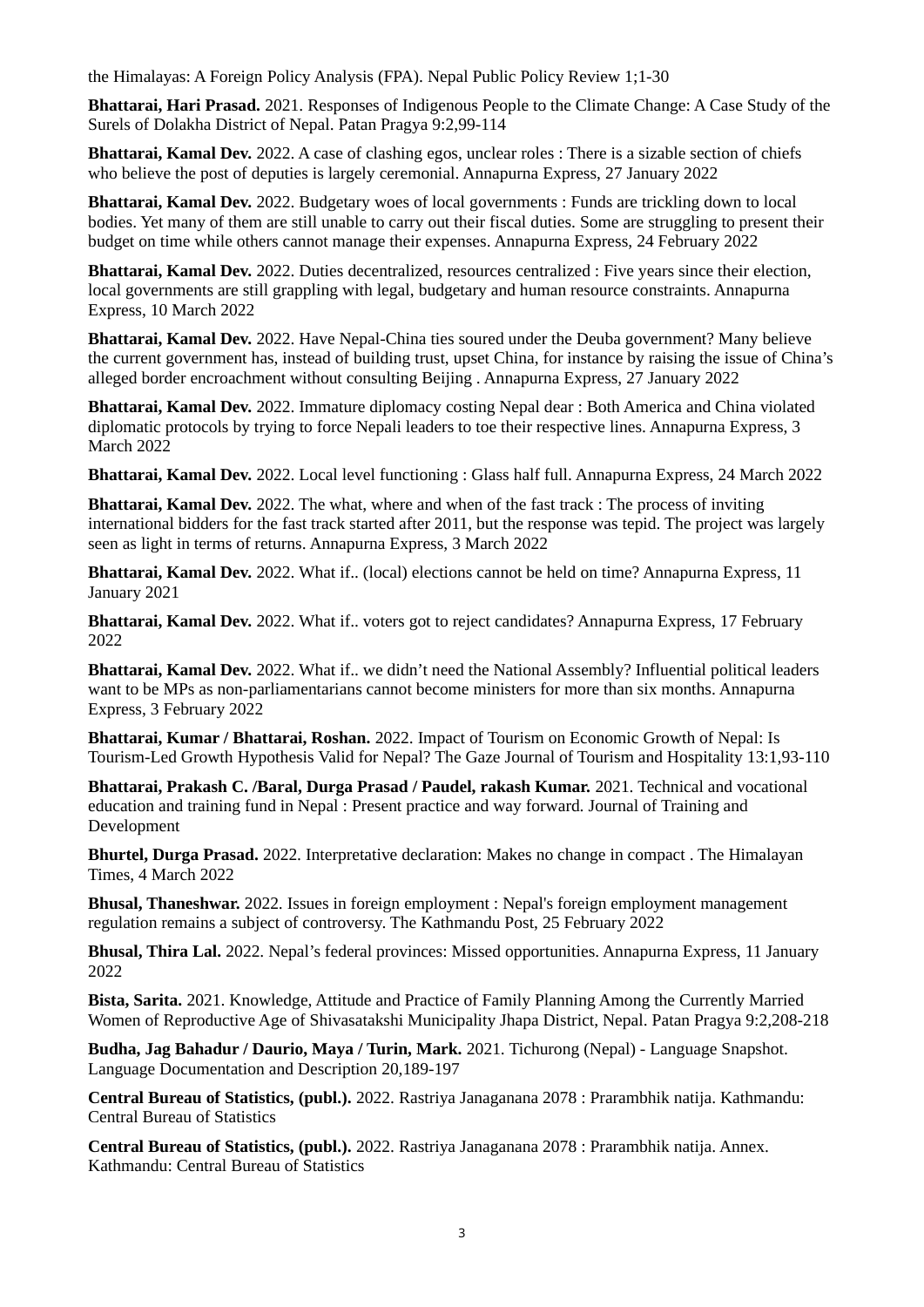**Chand, Hari Prakash.** 2021. Trilateral Engagement in Nepalese Geopolitics : Soft Power Approach in Nepal's Foreign Policy. Nepal Public Policy Review 1:138-156

**Chaudhary, Randhir.** 2022. Measuring poverty in Madhesh: What should be done? The government of Madhesh province has been claiming all along that it is a pro-poor government. On what basis is the government evaluating the poverty situation of the province? . Nepal Live Today, 21 January 2022

**Chaudhary, Unnati.** 2022. Owning land gives former slaves self-respect : Nepal's former bonded labourers build homes, find financial independence and dignity. Nepali Times, 4 February 2022

**Chettry, Budhibal.** 2021. Influencing Factors for Participation in Skill Development Programmes: A Study on Self-Help Groups in Nepal. Int. J. Soc. Sc. Manage. 8(4): 438- 444

**Chitrakar, Sailesh / Lama, Ram.** 2022. New era of hydropower production : Subsequent role of university. The Himalayan Times, 30 March 2022

**Dahal, Ananta.** 2021. Analysis of trend and management pattern of educational aid in Nepal. Paten Pragya 9:2,1-11

**Dahal, Atindra.** 2022. Local Election, National Importance : Democracy seems to delight people only as long as they feel they are getting fast, fair and free services from the local bodies . República, 22 February 2022

**Dahal, Ballav.** 2022. Putting People At The Centre. The Rising Nepal, 19 February 2022

**Dahal, Dev Raj.** 2022. Building An Egalitarian Society. The Rising Nepal, 5 March 2022

**Dahal, Dev Raj.** 2022. Buttressing Social Welfare State. The Rising Nepal, 12 February 2022

**Dahal, Dev Raj.** 2022. Civic Face Of Constitutional Democracy. The Rising Nepal, 1 January 2022

**Dahal, Dev Raj.** 2022. Concluding The Transitional Politics. The Rising Nepal, 5 February 2022

**Dahal, Dev Raj.** 2022. Incarnation Of Free Spirit. The Rising Nepal, 19 February 2022

**Dahal, Dev Raj.** 2022. Instinct Of National Self-Preservation. The Rising Nepal, 29 January 2022

**Dahal, Dev Raj.** 2022. Nurture Good Politics In Nepal. The Rising Nepal, 22 January 2022

**Dahal, Dev Raj.** 2022. Perils Of Pre-Political Politics. The Rising Nepal, 8 January 2022

**Dahal, Dev Raj.** 2022. Public Space Makes Authority Responsible. The Rising Nepal, 15 January 2021

**Dahal, Dev Raj.** 2022. Social Discipline In Time Of Transition. The Rising Nepal, 11 March 2022

**Dahal, Dev Raj.** 2022. The Locomotives Of Local Self-Governance. The Rising Nepal, 19 March 2022

**Dahal, Dev Raj.** 2022. Value Premises Of Democratic Regime. The Rising Nepal, 26 February 2022

**Dahal, Gaurav Raj.** 2021. Nepal's Strategic Hedging Behaviour: 2008-2019. Journal of South Asian Studies 9:1,15-24

**Dahal, Madhav Prasad.** 2022. Linking Pedagogy To Research. The Rising Nepal, 31 January 2022

**Dahal, Rajiv.** 2021. Nepal's Network of Protected Areas and Nature-Based Tourism. In: Thomas E. Jones, Huong T. Bui and Michal Apollo (eds.), Nature-Based Tourism in Asia's Mountainous Protected Areas : A Trans-regional Review of Peaks and Parks, pp. 245-268. Springer

**Dahal, Taranath.** 2022. Need for openness in governance : The age of democratic accountability in Nepal also needs to emphasise citizen engagement. The Kathmandu Post, 9 January 2022

**Deoja, Krishna / Rathour, Dikshya Singh.** 2021. Die Suche nach Identität : Alleinstehende Frauen in Nepal. Südasien 41,4:64-66

**Devkota, Bijaya Mani.** 2021. Estimation and projection of fertility, 2001-2031 : Province 2, Nepal. Curriculum Development Journal, pp. 1-12

**Devkota, Niranjan et al.** 2022. Tourism Entrepreneurial Prospects in Bardiya, Nepal: Challenges and Wayforwards. The Gaze Journal of Tourism and Hospitality 13:1,70-92

**Dhakal, Keshav Raj.** 2022. Teachers' perceptions toward using geography textbooks: A study in secondary schools in Nepal. The Third Pole: Journal of Geography 20-21:9-16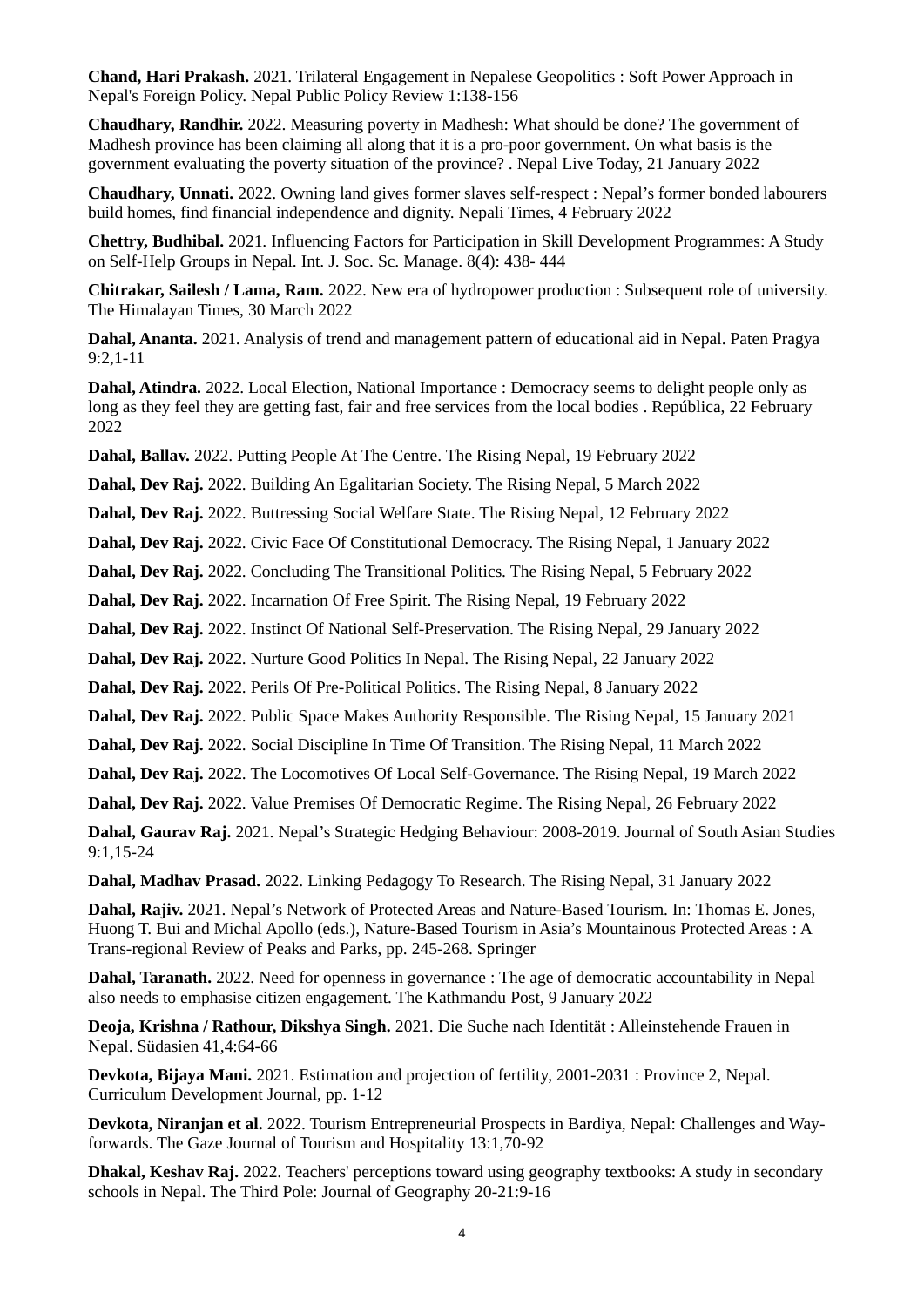**Dhakal, Maheshwar.** 2022. Wetland conservation in Chure : Haphazard construction of physical infrastructures is a key reason for wetland loss. The Kathmandu Post, 23 February 2022

**Dhakal, Subas P / Shrestha, Sharada / Dhakal, Gauri.** 2021. Gender on the Bench Matters for Sustainable Development. In: Melissa Crouch (ed.), Women and the Judiciary in the Asia-Pacific , pp. 235 – 260. Cambridge University Press

**Dhamala, Bhupa P.** 2022. Making Deserted Villages Alive. The Rising Nepal, 30 March 2022

**Dhungana, Raj Kumar / Acharya, Keshav K.** 2021. Local Government's Tax Practices From A Cooperative Federalism Perspective. Nepal Public Policy Review 1:157-178

**Dixit, Kanak Mani.** 2022. Fixing the broken parts in Nepal-China ties : Foreign Minister Wang Yi must use his Kathmandu visit to clear the growing distrust between Beijing and Kathmandu, and seek to better understand Nepal, including its age-old links to Tibet. Nepali Times, 25 March 2022

**Eck, Kristine.** 2022. Nepal in 2021 : From Bad to Worse. Asian Survey 62,1:193-200

**Felleisen, Birgit.** 2021. Gendergerechtigkeit in Nepal : Fachtagung des Nepal-Dialogforums. Südasien 41,4:60-63

**Gaborieau, Marc.** 2021. Festivals, time and space: the structure of the Indo-Nepalese version of the Hindu calendar. European Bulletin of Himalayan Research, 57

**Gaenszle, Martin.** 2021. Satyahangma Rituals: Commemorating Phalgunanda in Eastern Nepal . European Bulletin of Himalayan Research 57

**Gahatraj, Rupa / Chaudhary, Aakash.** 2022. Gender bias forcing women into sex-selective abortions : Sex-selective abortions are illegal in Nepal but are still widely practised for preference of sons over daughters, rights activists say . The Kathmandu Post, 13 January 2022

**Galimberti, Simone.** 2022. Deliberative democracy: Engaging citizens in political process. The Himalayan Times, 4 February 2022

**Galimberti, Simone.** 2022. Empowering citizens to lead at local levels : Are the ways federalism is playing out on the ground more of the same old way of doing politics in Kathmandu or has something truly changed for the better? . Nepal Live Tday, 27 March 2022

**Galimberti, Simone.** 2022. How youths can do politics differently : If you are a youth with a passion for politics, do not feel discouraged by the current status of power play within the political parties. Find your own way to become relevant. Nepal Live Today, 27 February 2022

**Galimberti, Simone.** 2022. Making gender equality closer to reality: Let's devise a contest. The Himalayan Times, 11 March 2022

**Galimberti, Simone.** 2022. National volunteering corps: A necessity to deal with emergencies. The Himalayan Times, 10 January 2022

**Galimberti, Simone.** 2022. Need for Personal Leadership in Education Sector. República, 10 March 2022

**Galimberti, Simone.** 2022. Times of non-alignment are over, it is good for Nepal : Nepal voted against Russian aggression in Ukraine at the UN General Assembly. It could herald a new era of truly independent foreign policy for Nepal . Nepal Live Today, 11 March 2022

**Gautam, Bhim Lal.** 2022. Language politics in Nepal: a socio- historical overview. Journal of World Languages

**Gautam, Devendra.** 2022. The nightmare of unclean loos : Let yours truly put his nightmare in brief: Shabby public toilets located in a dark underbelly of a decaying city. Annapurna Express, 10 February 2022

**Gautam, Prawash.** 221. Meetings in a Tea Shop: Political Scene at Kathmandu's Laptanko Hotel in the Last Years of the Rana Regime. Studies in Nepali History and Society 26,2:347-378

**Gelal, Arpan.** 2022. Intraparty Democracy at Stake in Nepal. República, 27 January 2022

**Ghaju, Bikash / Bhattarai, Prakash C.** 2021. Teaching profession in technical education in community schools. Journal of Training and Development 6:51-59

**Ghimire, Aakriti.** 2022. 90 percent employed women are working informally in Nepal : Women informal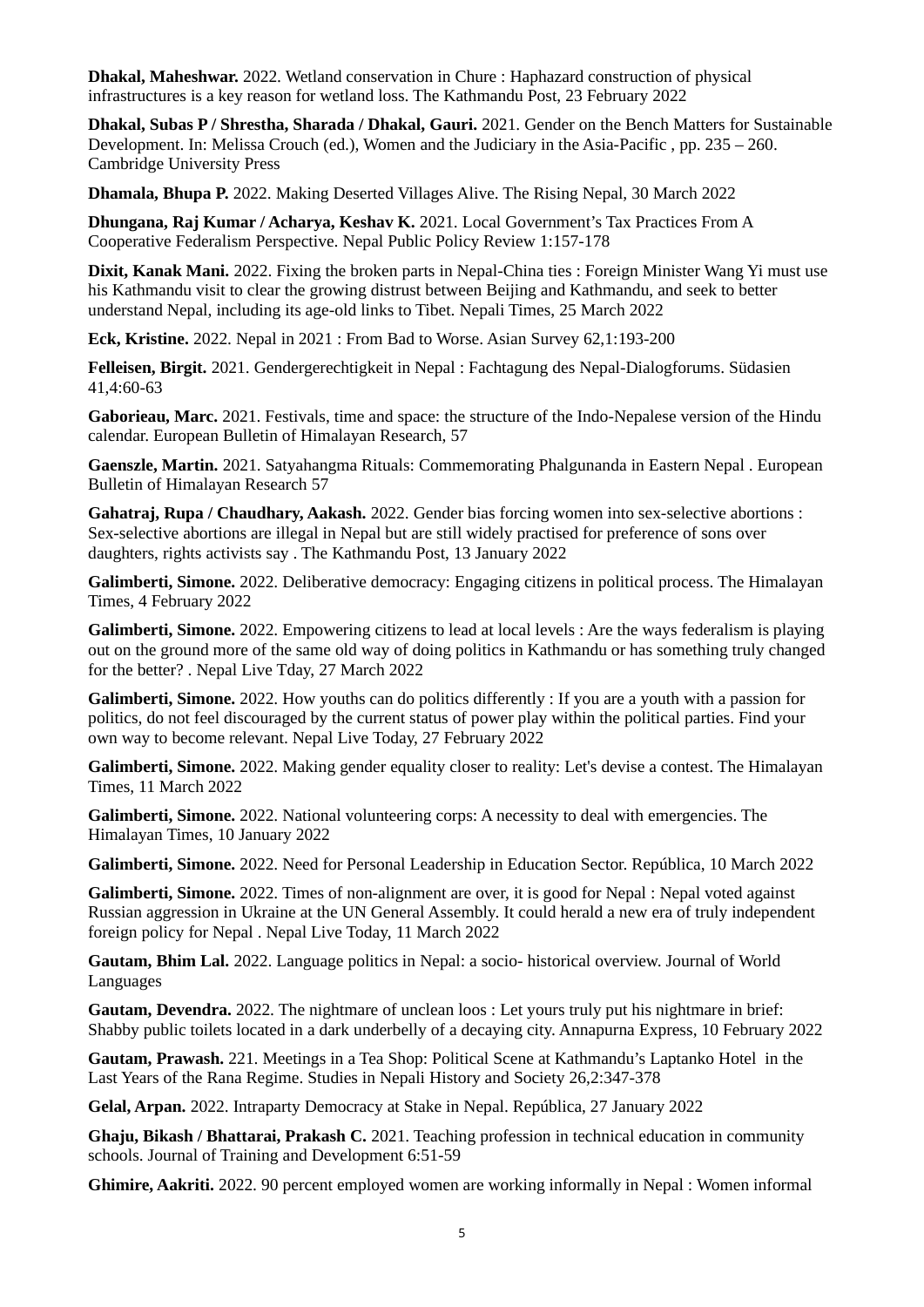sector workers share a disproportionate burden of unpaid care work and family responsibilities that limit their job opportunities . The Kathmandu Post, 7 January 2022

**Ghimire, Aakriti.** 2022. Climate change: A matter of political will : Despite alarming reports on Nepal's vulnerability to the climate crisis, the lack of political commitment is deeply concerning, according to experts. The Kathmandu Post, 14 March 2022

**Ghimire, Aakriti.** 2022. Khas-Arya women are 'de facto' women leaders : While Nepal has reserved quota for women, the majority of the positions at administrative, political, and bureaucratic levels are occupied by those from the Khas-Arya group . The Kathmandu Post, 21 February 2022

**Ghimire, Aakriti.** 2022. Not all 66 percent urban residents have access to even minimum urban amenities : Most municipalities formed by merging erstwhile village development committees are considered 'urban' despite a severe lack of resources and infrastructure. The Kathmandu Post, 3 February 2022

**Ghimire, Aakriti.** 2022. Rape charge against an actor by a minor exposes rampant culture of grooming : Minors are often unaware of what constitutes grooming and are unable to share their experiences. Many fear stigmatisation and face threats from their abusers . The Kathmandu Post, 28 February 2022

**Ghimire, Bin aya.** 2022. Post-Pandemic Education Methods. The Rising Nepal, 13 February 2022

**Ghimire, Binod.** 2022. Despite current calm, standoff in Supreme Court portends larger complications : Constitutional Bench is unable to sit, Judicial Council is ineffective and Judicial Service Commission hasn't met, delaying judges' appointments, promotions and transfers . The Kathmandu Post, 6 January 2022

**Ghimire, Binod.** 2022. Nepal's democracy revolutions, and achievements and failures : As the country celebrates democracy, observers see some gains, some hollow promises . The Kathmandu Post, 19 February 2022

**Ghimire, Binod.** 2022. New school reform plan set for rollout despite two previous flops : A 10-year Rs953.43b Education Sector Plan will come into action in July. The Kathmandu Post, 20 January 2022

**Ghimire, Binod.** 2022. Politicians, individuals compete to form new parties as elections near : Ten political parties were registered with the Election Commission in past three months and more are coming . The Kathmandu Post, 10 February 2022

**Ghimire, Binod.** 2022. School students' achievement has plunged under virtual learning : Experts point to two reasons. First, most students don't have access to virtual learning platforms. Second, teaching learning has not been effective . The Kathmandu Post, 6 February 2022

**Ghimire, Binod / Giri, Anil.** 2022. Sapkota's role as a nonpartisan post holder comes into question : Amid Deuba's plan to move MCC grant for its ratification from the House, the Speaker has expedited his own consultations which experts call unwarranted. The Kathmandu Post, 3 February 2022

**Ghimire, Chandra.** 2022. Why policies fail in Nepal : Lack of research on policy implementation makes it difficult to pinpoint the causes. The Kathmandu Post, 11 February 2022

**Ghimire, Laxman.** 2021. Multilingualism in Education in Nepal : Ideology and Identity. Routledge

**Ghimire, Maya Nath.** 2021. Exploring the Views and Dietary Practices of Elderly Nepalese Citizen : A Qualitative Study. Nepal Journal of Multidisciplinary Research 4:4,70-74

**Ghimire, Prabhakar.** 2021. Meassuring effectiveness of project communication channels in affected communities in Nepal. Curriculum Development Journal,pp. 125-144

**Ghimire, Pratik.** 2022. Army veers off the environment track : The army has felled over 27,000 trees while opening the expressway-track. There are 13 community forests and many national forests in project areas . Annapurna Express, 24 March 2022

**Ghimire, Pratik.** 2022. Few women in federal, provincial executive bodies : Nepal has constitutionally assured 33 percent women representation in all governmental bodies, but the provision's implementation remain poor . Annapurna Express, 3 March 2022

**Ghimire, Pratik.** 2022. Local level facing an acute shortage of civil servants . Annapurna Express, 20 January 2022

**Ghimire, Pratik.** 2022. Nepal's progress in wildlife conservation : Authorities maintained guard posts, fire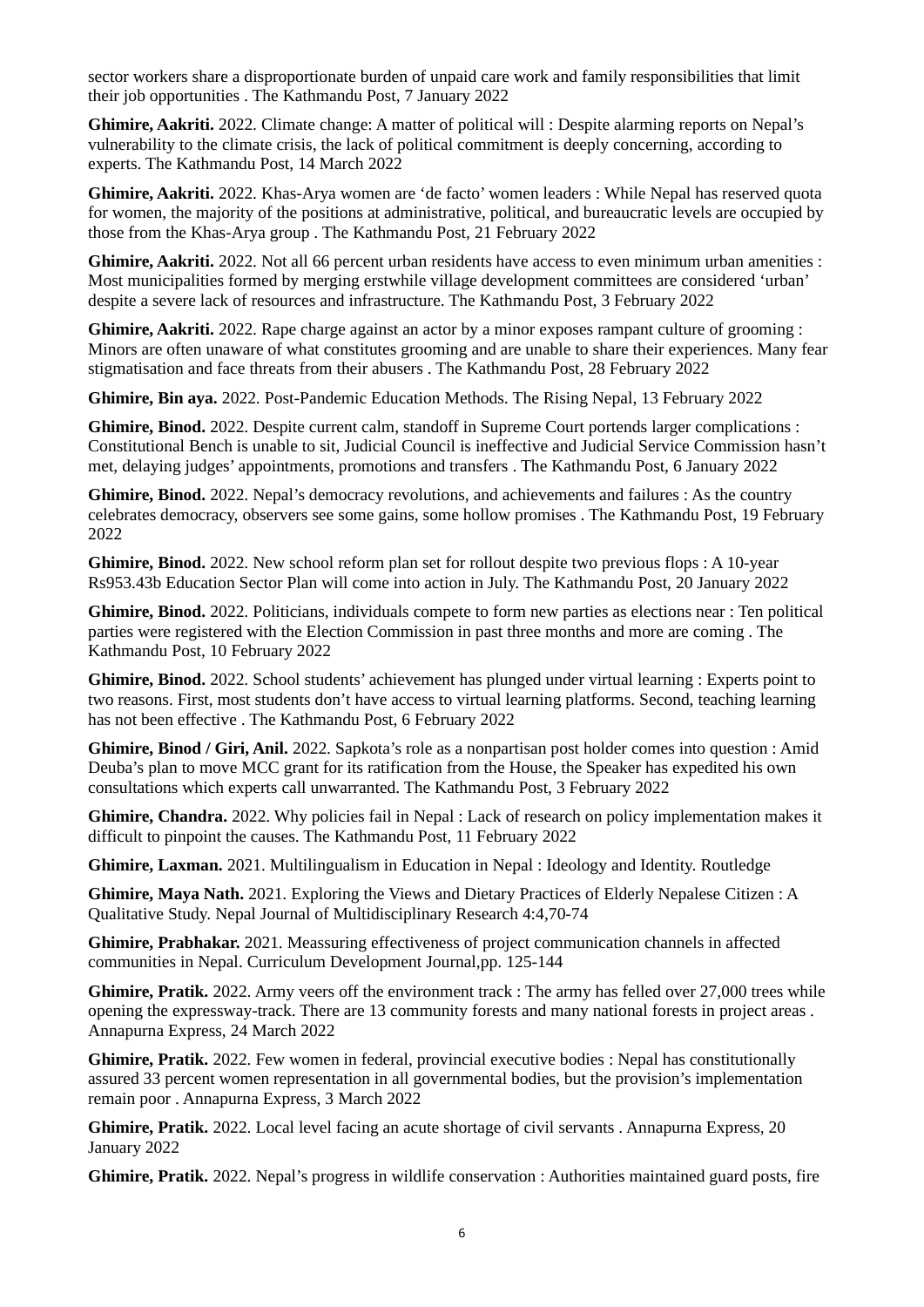lines, revised policy assistance, and held transboundary meetings with the Indian side to develop a crossborder sharing mechanism . Annapurna Express, 17 February 2022

**Ghimire, Pratik.** 2022. Nepali political parties far from inclusive, by While the inclusive principles were applied in selection of lower-levels leaders, top leadership continued to be in the hands of the traditional elite groups. Annapurna Express, 13 January 2022

**Ghimire, Pratik.** 2022. Representation at the local level : Effect of political parties' mergers and breakups are certain to be reflected in the outcome of the impending local elections. Annapurna Express, 3 February 2022

**Ghimire, Sambridh.** 2022. Internally democratic : Nepal's political parties are required to ensure inclusive, decentralized democratic processes in their internal functioning but they remain highly centralized. The Record, 19 January 2022

**Giri, Anil.** 2022. Maoist support to MCC pact exposes fissures in the party : Compact opposers in the party, however, rule out a split. The Kathmandu Post, 3 March 2022

**Giri, Robin.** 2022. Ground reality of landlessness in Nepal : Politicians have weaponsied land for elections without addressing the deeper crisis of landlessness . Nepali Times, 4 February 2022

**Glencorse, Blair / Adhikari, Narayan.** 2022. Ways to commit to democracy : Nepal needs an essential internal effort to drive reforms that are well overdue. The Kathmandu Post, 17 March 2022

**Gokhale, Vijay.** 2021. India's Fog of Misunderstanding Surrounding Nepal–China Relations. Washington, D.C.: Carnegie Endowment for International Peace

**Green, E. Mara.** 2022. Thinking with Signs: Caste, Ethnicity and the Dual Body in Contemporary Eastern Nepal. South Asia: Journal of South Asian Studies

**Gurung, Aash.** 2022. Lack of transmission lines holds back hydel projects : Overhead cables to evacuate electricity have not been built, and the project developers worry that the power will go to waste once production starts. The Kathmandu Post, 31 March 2022

**Gurung, Minani.** 2022. Climate change and migration : Global warming exacerbates Nepal's old problems of poverty, marginalization, state neglect, inequality, discrimination, and out-migration. Annapurna Express, 3 March 2022

**Gurung, Tim.** 2022. Wake up from this dreamy world : Ours is a country where personal interests always take precedence over national interests. The Kathmandu Post, 2 January 2022

**Gyawali, Dipak.** 2022. MCC And The Weaponization Of Aid : MCC, with its super power political pressure, has also badly distorted the 12-Point Delhi Deal inspired 2006 "democracy" and the politics of major parties, exposing the two-faced sleaze within them . New Spotlight, 4 March 2022

**Hamal, Yagya Bahadur.** 2022. Nepal's global image : There is no logic that resource-rich Nepal should remain at a lower rung of the development ladder indefinitely . The Kathmandu Post, 14 January 2022

**Hillman, Wendy / Radel, Kylie.** 2022. Transformations of Women in Tourism Work: A Case Study of Emancipation in Rural Nepal. The Gaze Journal of Tourism and Hospitality 13:1,27-49

**Human Rights Watch.** 2022. Nepal - Events of 2021 . New York: Human Rights Watch

**Informal Sector Service Centre.** 2022. Nepal Human Rights Year Book 2022. Kathmandu: Informal Sctor Servicve Centre (INSEC)

**IPCC.** 2022. Climate change 2022 : impacts, adaptation and vulnerability. Summary for policymakers. Intergovernmental Panel on Climate Change

**Jha, Jivesh.** 2022. Respect international laws to respect women. Nepal Live Today, 7 March 2022

**Jha, Jivesh / Jha, Bidhan Chandra.** 2022. Let us all speak our languages : It needs to be ensured that not a single language becomes extinct. If it does, then it means Nepal has failed to live up to its constitutional ethos . Nepal Live Today, 21 February 2022

**Jha, Kalpana.** 2022. Women's representation and intersectional (un)inclusion. The Record, 17 March 2022

**Jha, Prakash.** 2022. Nepal's graduation from LDC: Its impact on textile exports. The Himalayan Times, 5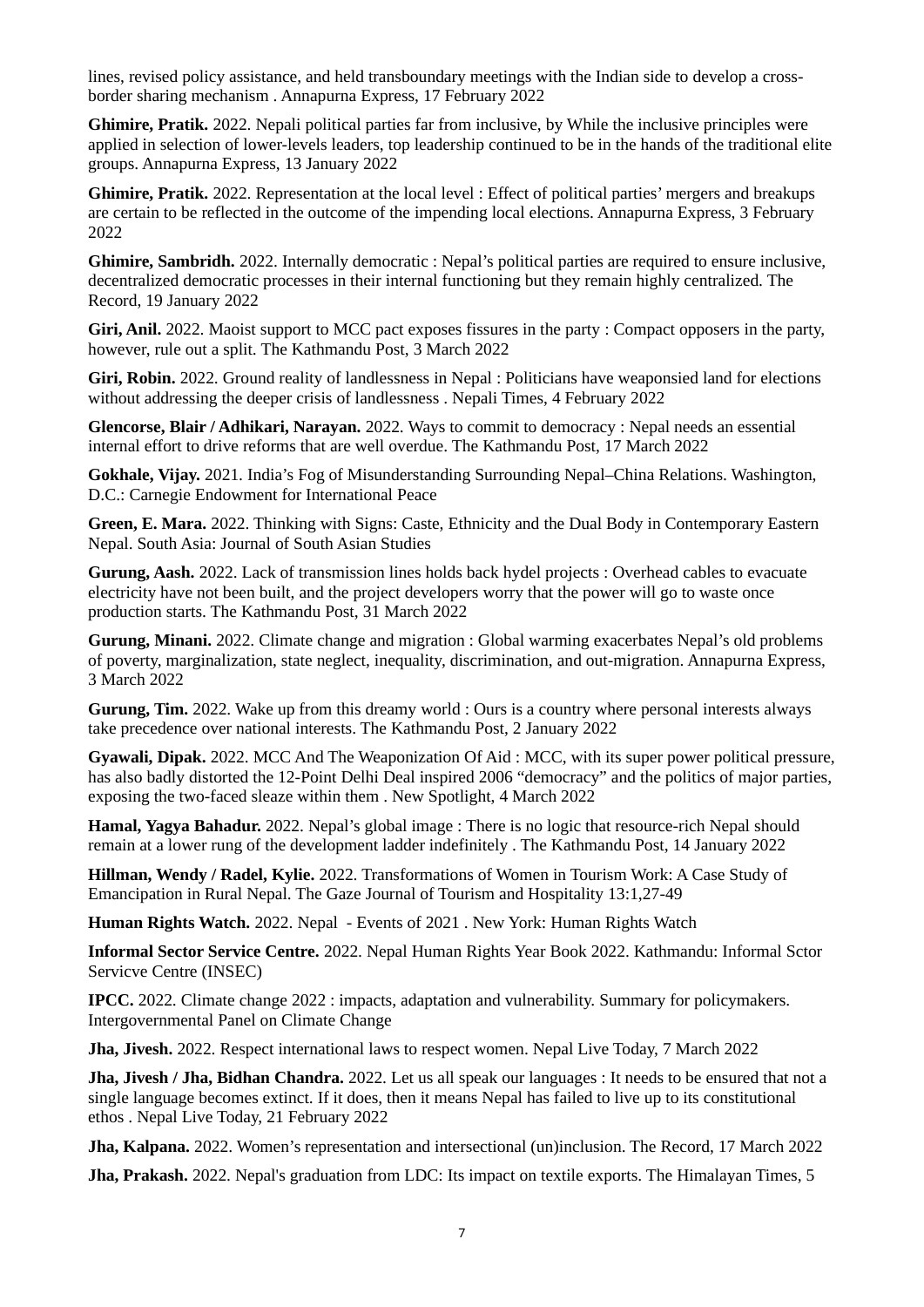January 2022

**Joshi, Dev Datta.** 2022. Right to education for children with disabilities: It's the government's responsibility. The Himalayan Times, 17 March 2022

**Joshi, Shreya / Acharya, Prakriti.** 2022. Politically pardoned : The president's power to pardon criminals needs reform as it has been misused numerous times by governments for political ends . The Record, 21 February 2022

**Kafle, Pradip Kumar.** 2022. Individual Brilliance, Collective Failure!. República, 2 March 2022

**Kafle, Pradip Kumar.** 2022. Is Landlockedness a Boon or a Curse for Nepal? Changing the Grand Narrative. República, 6 January 2022

**Kafle, Pradip Kumar.** 2022. MCC, BRI and The Game Theory: Nepal's Quest for Equilibrium. República, 9 February 2022

**Kafle, Pradip Kumar.** 2022. Resuscitation of the Bygone Loksewa Legacy. República, 24 January 2022

**Kafle, Surendra.** 2022. Freed slaves of Western Nepal still await rehabilitation. Annapurna Express, 20 January 2022

**Kaini, Malati.** 2021. Impact of Covid-19 on rural tourism in Nepal. Patan Pragya 9,2:155-163

**Karelia, Hemang / Zabarenko, Deborah.** 2022. Building climate resilience : Holistic approach needed. The Himalayan Times, 23 March 2022

**Karki, Madhav.** 2022. Nepal's roadmap to net-zero : In order to achieve our mitigation goals, there needs to be a balance between agriculture and natural resources management and climate adaptation . Annapurna Express, 24 March 2022

**Karki, Nirupan.** 2022. A tale of displacement for conservation : The longstanding 'park-people' conflict surrounding Chitwan National Park, which includes instances of gross human rights violations against the Tharu community, is a story that is often buried in the garb of conservation . The Record, 11 February 2022

**Karki, Pabitra / Lama, Sunita / Chapagain, Prem Sagar.** 2021. Water Resources and Adaptation Strategies to Water Scarcity at Sukajor Village in Ramechhap Municipality. The Geographic Base 8:85-94

**Karki, Rajan.** 2022. Nepal as a battleground in the era of 'Great Power Competition'. Telegraph Nepal, 6 January 2022

**Karki, Shristi.** 2022. Clean up elections to clean up politics : In a democracy, elections force accountability but the voting process itself needs to be overhauled . Nepali Times, 7 January 2022

**Karki, Shristi.** 2022. Nepalis moving from mountains to plains : There is much more than meets the eye in the preliminary results of Nepal's 2021 census . Nepali Times, 4 February 2022

**Karn, Priyanjali.** 2022. Deego Nepal: Turning waste to treasure. The company was born of the idea of putting everyday non-recycled waste materials to a sustainable use. Annapurna Express, 10 February 2022

**Karn, Priyanjali.** 2022. Why (some) women are shunning traditional marriage : There is still a stigma attached to singlehood, particularly when it comes to women. But that too will change as more women become independent and Nepali society opens up. Annapurna Express, 3 March 2022

**Karna, Bikash Kumar / Shrestha, Shobha / Koirala, Hriday Lal.** 2021. Land Suitability Analysis for Potential Agriculture Land Use in Sambhunath Municipality, Saptari, Nepal. The Geographic Base 8:13-30

**Kattel, Angel.** 2022. Conservation tillage: For agricultural independence, prosperity. The Himalayan Times, 16 March 2022

**Khadgi, Ankit.** 2022. Women journalists say they face harassment, but actions rarely taken : Calls for making working space safe have been lost in din of the 'nothing unusual' refrain . The Kathmandu Post, 21 January 2022

**Khadka, Shuvangi.** 2022. How does a child lose their language? By introducing and enforcing the use of the English language from an early stage, we may be losing much more than we think . The Record, 4 January 2022

**Khanal, Ishwar Dev.** 2022. Let's give Prachanda the benefit of doubt. Khabarhub, 13 March 2022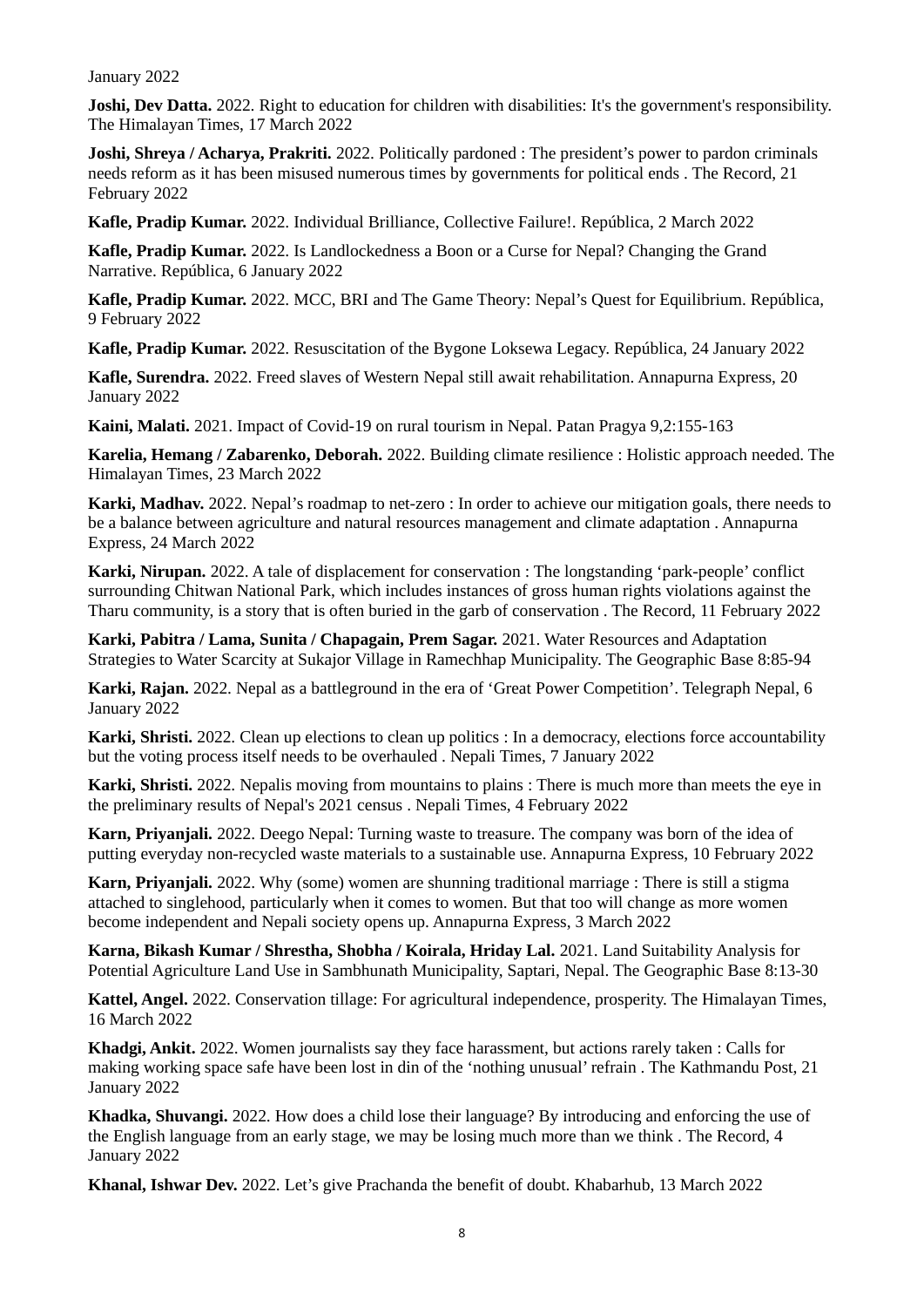**Kharel, Awasthama Bhakta.** 2021. Challenges of Anti-Corruption and Its Impact on the Society. Researcher 5:1,28-37

**Kharel, Khom Raj / Upadhyay, Yadav Mani / Kharel, Suman.** 2021. Nepal-China Bilateral Economic Cooperation Empowering Nepalese Economy. Patan Pragya 9:2,128-143

**Khatiwada, Nishan.** 2022. Duplicity again: Prachanda takes to social media to lambast the government for tabling MCC Compact. Nepal Live Today, 20 February 2022

**Khatiwada, Nishan.** 2022. Local governments failed to live up to the people's aspirations : Will the upcoming election change anything? Nepal Live Today, 23 March 2022

**Khatiwada, Nishan.** 2022. Local polls: Why is Nepali Congress submitting to coalition partners at the cost of democracy? Prime Minister Deuba, who is also the president of the Nepali Congress, looks bent on putting democratic values and constitutionalism at stake for the sake of keeping the coalition intact. Nepal Live Today, 28 January 2022

**Khatiwada, Nishan.** 2022. Nepal's sitting minister threatens to repeat the 'Gaur massacre': Here's the story of the 2007 carnage and impunity that followed : Since 2007, victims of the carnage have been demanding justice but to no avail. Nepal Live Today, 20 January 2022

**Khatiwada, Nishan.** 2022. Nepal's social media platforms are full of false information and sensational content regarding MCC grants. Is it disinformation for clickbait or organized propaganda? . Nepal Live Today, 21 February 2022

**Khatiwada, Nishan.** 2022. Politics of smokescreen: How the MCC debacle exposes a crisis of credibility in Nepali politics : The debate on the MCC grant shows a collective failure of Nepal's political leaders. Nepal Live Today, 7 February 2022

**Khatiwada, Nishan.** 2022. Six months in power: Deuba Government has been a monumental failure : Here is a list of major failures that mark the six months in office of Prime Minister Deuba . Nepal Live Today, 15 January 2022

**Khatiwada, Nishan.** 2022. What is CK Raut up to? After earning opprobrium for being a secessionist for a long time and then receiving praises for joining mainstream politics respecting Nepali sovereignty, CK Raut is again in the headlines. Is he doing politics the right way? . Nepal Live Today, 5 January 2022

**Khatiwada, Padma Prasad.** 2021. Reducing the plight of migrant workers affected by COVID-19. Nepal Public Policy Review 1:179-190

**Khatiwada, Shambhu Prasad.** 2021. Praxis on geography education in Nepal. The Third Pole: Journal of Geography 20-21:17-32

**Khatry, Cilla.** 2022. The burden of womanhood in Nepal : From making household chores women's sole preserve to buying and selling women into prostitution, there are covert and overt ways in which women are being exploited and treated as inferior to men . Annapurna Express, 10 March 2022

**Khatry, Cilla.** 2022. What if.. Kathmandu valley had a metro service? Kathmandu valley urgently needs a railway system. The government had commissioned the detailed project report (DPR) for it but work has been on halt for some time . Annapurna Express, 3 March 2022

**Khatry, Cilla.** 2022. Where are Kathmandu's trees? But trees are important to make a city livable. Not only do trees make any space aesthetically pleasing, they also help regulate urban heat and are great filters for pollutant . Annapurna Express, 17 February 2022

**Koirala, Kosh Raj.** 2022. Politics in 2021 : Democracy was saved but hope is all we have. República, 1 January 2022

**Koirala, Pallavi.** 2022. Neglected Tropical Diseases. República, 30 January 2022

**Koirala, Sushil.** 2022. INGOs in Nepal: What they do, what they want to achieve : INGOs work in close coordination and collaboration with government and local partners. Their activities are guided by national strategic plans and priorities set by the government . Nepal Live Today, 23 February 2022

**Krämer, Karl-Heinz.** 2022. Inclusion in teaching, inclusion in learning. The Record, 14 March 2022

**Kumar, Ramesh.** 2022. Local government by the people, for the people, of the people : Local elections in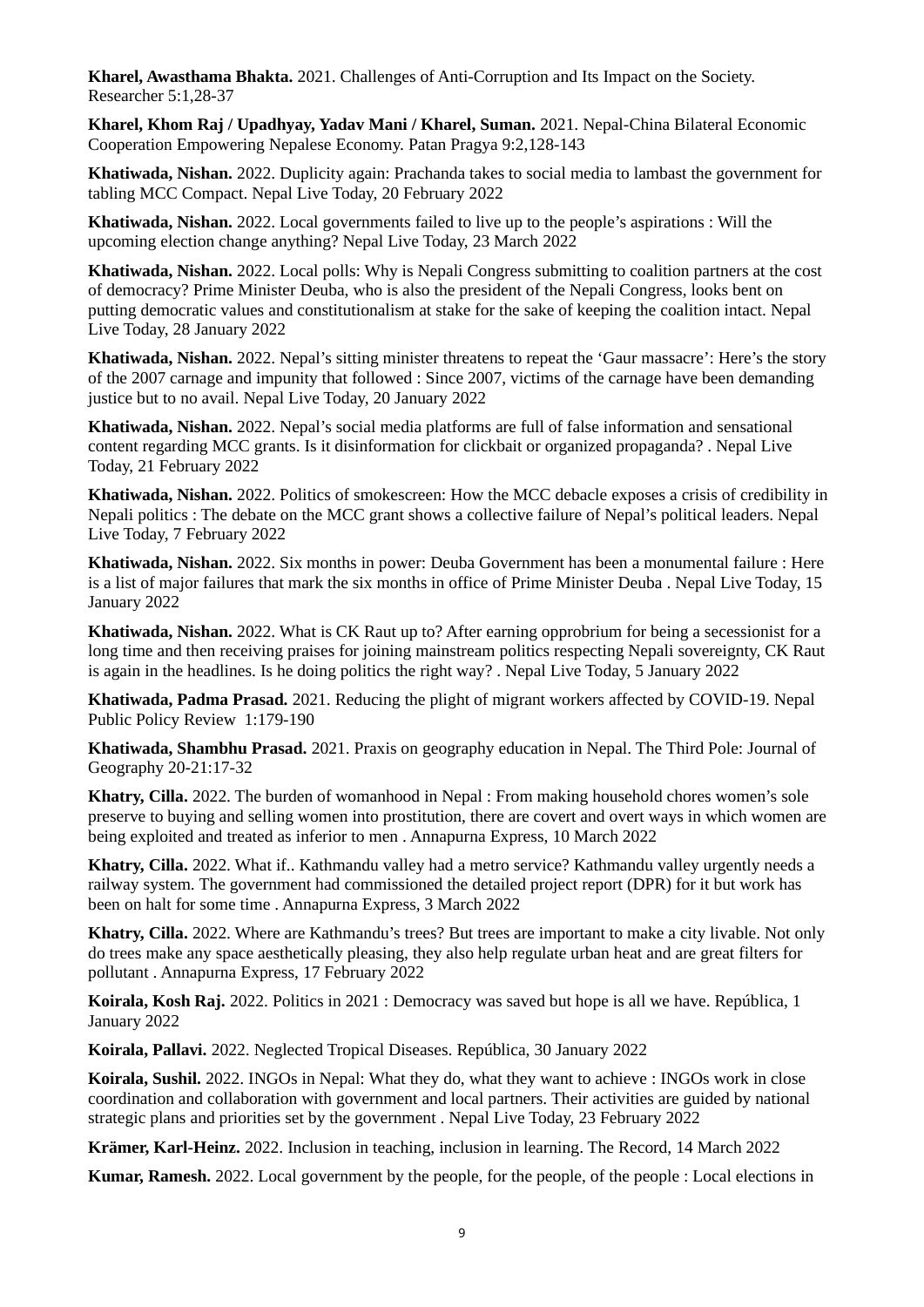May give Nepalis a chance to vote in capable leaders based on performance. Nepali Times, 18 March 2022

**Kunwar, Laxman Singh.** 2021. Foreign Labor Migration Causes and Impacts in Nepal. Patan Pragya 9:2,144-154

**Kunwar, Rajeev.** 2022. Nepal : Current Situation of Political Economy. Khabarhub, 19 March 2022

**Kunwar, Ramesh Raj / Adhikari, Krishna Raj / Kunwar, Bhim Bahadur.** 2022. Impact of COVID-19 on Tourism in Sauraha, Chitwan, Nepal. The Gaze Journal of Tourism and Hospitality 13:1,111-141

**Kunwar, Ranjeev.** 2022. Nepal: Status of International Relations. Khabarhub, 22 February 2022

**Lal, CK.** 2022. Alienation of Muslims in Madhesh : The 'othering' of the most significant minority will probably require more effort from civil society. The Kathmandu Post, 16 February 2022

**Lal, CK.** 2022. Designed for systemic dysfunction : No constitution can work if an ethnonational elite is unwilling to give up its privileges. The Kathmandu Post, 16 March 2022

**Lal, CK.** 2022. Fraying ties of bread and bride . Other than pilgrims, politicos and plutocrats, few travel between India and Nepal regularly. The Kathmandu Post, 30 March 2022

**Lal, CK.** 2022. Political economy of patrimonialism : Deuba has failed in making an honest attempt to disentangle the interwoven knots of structural corruption. The Kathmandu Post, 2 February 2022

**Lal, CK.** 2022. Redrawing the map : Territorial issues between countries are as challenging to resolve as claims over land ownership between squabbling siblings . The Kathmandu Post, 19 January 2022

**Lal, CK.** 2022. The fire of Hindutva upsurge : The combustible mixture of religion and politics is likely to widen the gulf between different communities . The Kathmandu Post, 6 January 2022

**Lal, CK.** 2022. Time for Pax Sinica? The Chinese have shown that even Americans need their indirect consent to have their way. The Kathmandu Post, 2 March 2022

**Lamichhane, Dron.** 2022. Ukraine War: Lessons for Nepal. República, 17 March 2022

**Lamichhane, Roshee.** 2022. Resistance to digitisation : The absence of a secure ecosystem for digital products and services keeps a chunk of the population at bay . The Kathmandu Post, 3 January 2022

**Lamichhane, Roshee.** 2022. We are all tourists : Research shows that domestic tourism is an effective way to help the industry bounce back. The Kathmandu Post, 21 March 2022

**Lamichhane, Roshee.** 2022. Why Nepali tea could not 'grow' : The high cost of organic certification also poses a big challenge to tea farmers. The Kathmandu Post, 3 February 2022

**Lamichhane, Upendra.** 2022. Mountain women's problems are taller than the mountains. Republica, 9 March 2022

**Lamichhane, Yogendra Prasad.** 2022. Good governance is vital. How can Nepal achieve it? Nepal Live Today, 18 March 2022

**Lamichhane, Yogendra Prasad.** 2022. MCC story has been the best 'lesson learning' for all. Khabarhub, 10 March 2022

**Lamsal, Chakrapani.** 2021. Structure and application of Master's level course of Political Science at Tribhuvan Universityaharjan\_2022\_0101\_rn.pdf. Curriculum Development Journal, pp. 13-24

**Lamsal, Ramesh.** 2022. Why MCC transmission line seems crucial. República, 9 February 2022

**Lamsal, Yuba Nath.** 2022. Gone Wrong, In System Or In Actors? The Rising Nepal, 23 February 2022

**Lamsal, Yuba Nath.** 2022. Is Nepal Going Nordic Way? The Rising Nepal, 9 February 2022

**Lamsal, Yuba Nath.** 2022. Local Polls Bolster Democracy. The Rising Nepal, 23 March 2022

**Lawoju, Niraj.** 2022. Implement Local School Curriculum. The Rising Nepal, 31 March 2022

**Letizia, Chiara.** 2003. Induizzati, degenerati, da convertire Interpretazioni del buddhismo newar della valle di Kathmandu. Associazione Orientalisti, Roma

**Letizia, Chiara.** 2017. Secularism and statebuilding in Nepal. Accord 26: 109-111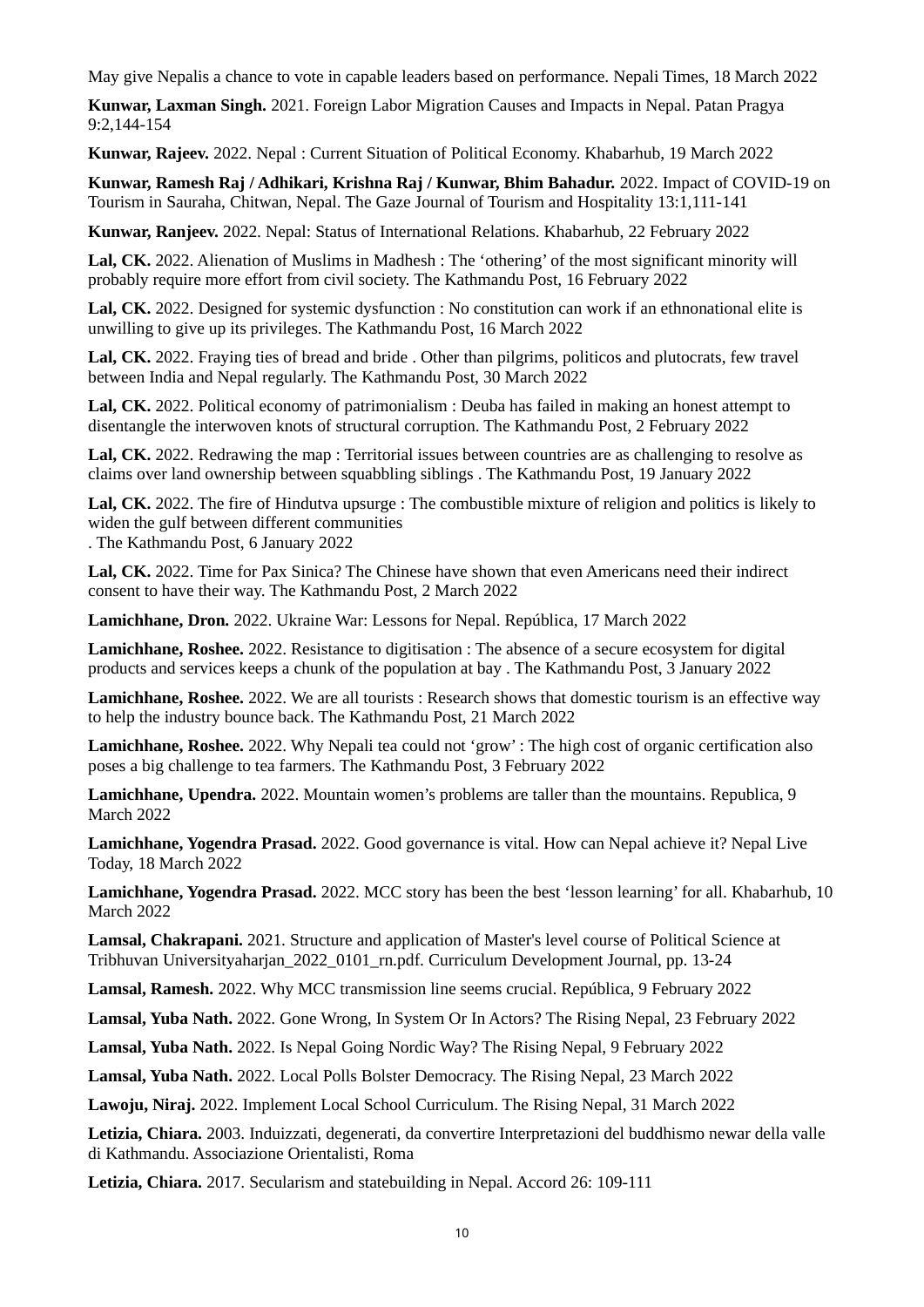**Liechty, Mark.** 2022. Disasters and 'conditions of possibility': rethinking causation through an analysis of earthquakes in Nepal. Disasters 46,1:185−205

**Limbu, Prem Prasad.** 2021. Inclusive Policy in Tribhuvan University: A Case of Its Pre and Post Implementation. Researcher 5,1:111-124

**Magar, Sanju T.** 2022. Ensure Rights Of Older People. The Rising Nepal, 5 March 2022

**Maharjan, Ayushma.** 2022. How Nepal's public procurement process is hindering quality outcomes : It is immensely important for Nepal to do away with the anti-competitive practice that has afflicted infrastructure development in the country . Nepal Live Today, 14 March 2022

**Maharjan, Harsha Man.** 2021. Meetings in a Tea Shop: Political Scene at Kathmandu's Laptanko Hotel in the Last Years of the Rana Regime. Studies in Nepali History and Society 26,2:379-411

**Maharjan, Harsha Man.** 2022. Promotion Of Media Journals Essential. The Rising Nepal, 1 January 2022

**Maharjan, Prakash.** 2022. Financing development projects: Should Nepal prefer grants or loans? When it comes to choosing between grants and loans, countries often prefer grants as they are not required to be repaid. But progress in projects funded by grants is slow in most cases . Nepal Live Today, 28 March 2022

**Maharjan, Uttam.** 2022. Boosting Cooperative Sector. The Rising Nepal, 18 January 2022

**Maharjan, Uttam.** 2022. Discourse On Cryptocurrency In Nepal. The Rising Nepal, 8 February 2022

**Maharjan, Uttam.** 2022. Focus On Wildlife Conservation. The Rising Nepal, 29 March 2022

**Maharjan, Uttam.** 2022. Hiking Reference Interest Rate. The Rising Nepal, 22 February 2022

**Maharjan, Uttam.** 2022. MCC And Interpretative Declaration. The Rising Nepal 8 March 2022

**Maharjan, Uttam.** 2022. Nepal's Graduation From LDC. The Rising Nepal, 11 January 2021

**Maharjan, Uttam.** 2022. Towards Gender Equality. The Rising Nepal, 15 March 2022

**Mainali, Shyam Prasad.** 2022. Civil Society's Role In Governance. The Rising Nepal, 25 February 2022

**Mainali, Shyam Prasad.** 2022. Consolidation Of Nepal-China Ties. The Rising Nepal, 6 January 2022

**Mainali, Shyam Prasad.** 2022. Democracy: An Antidote To Corruption. The Rising Nepal, 10 February 2022

**Mainali, Shyam Prasad.** 2022. Donors' Role in Controlling Corruption. República, 7 February 2022

**Mainali, Shyam Prasad.** 2022. Limit Ballooning Trade Deficit. The Rising Nepal, 16 March 2022

**Mainali, Shyam Prasad.** 2022. Pursue Effective Economic Diplomacy. The Rising Nepal, 17 January 2022

**Malagodi, Mara.** 2022. Constitutional History and Constitutional Migration: Nepal. In: David S. Law. Constitutionalism in context, pp. 113-135

**Malla, Sunil.** 2021. Household transitions to clean energy from traditional biomass in Nepal: Challenges and opportunities. Nepal Public Policy Review 1:48-67

**Manandhar, Chiran / Chalaune, Ankalal / Khatiwada Apurba.** 2022. Legislative Procedures of the National Assembly. Democracy Resource Center Nepal

**Manandhar, Raju Bhai.** 2021. Online Shopping Behavior of Students in Kathmandu. Nepal Journal of Multidisciplinary Research 4:4,33-44

**Marks, Thomas A.** 2022. Maoist Miscue : MCC and the Future of the Party. The Himalayan Times, 15 February 2022

**Media Action Nepal.** 2021. Code of conduct : Improving vonflict sensitive reporting & journalist safety in South Asia. Media Action Nepal

**Media Action Nepal.** 2021. Media in Nepal : Safety of journalists, sustainability and gender inclusiveness. Media Action Nepal

**Media Action Nepal.** 2021. Misleading news in media : A study of newspapers and online news portals of Nepal. Media Action Nepal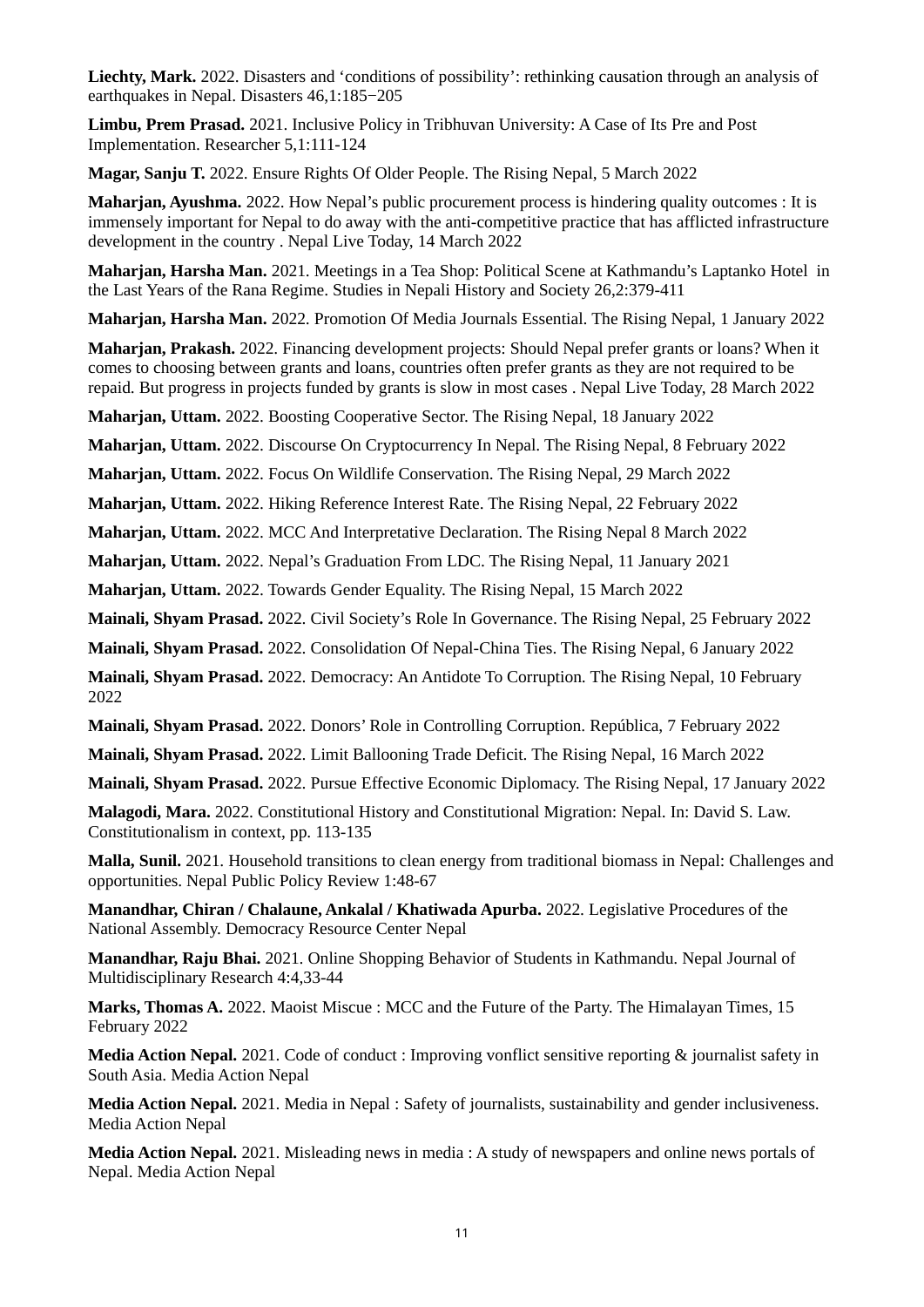**Media Action Nepal.** 2022. Gender sensitivity in Nepali media : A study on bylines by female journalists, and women and sexual minorities as the scource of news and theirt issues in editorials and op-ed articles. Media Action Nepal

**Mishra, Aashish.** 2022. Democracy Fosters With Freedom Of The Press. The Rising Nepal, 19 February 2022

**Mishra, Aashish.** 2022. Marketing In New Media. The Rising Nepal, 5 February 2022

**Mishra, B.P.** 2021. Factors Affecting Use of Formal Agricultural Credit among Smallholder Farmers in Western Nepal. Int. J. Soc. Sc. Manage. 8(4): 457- 462

**Mishra, Birendra Prasad.** 2022. Call for amending the Local Election Act: Do we need a constitution at all? The Himalayan Times, 2 February 2022

**Mishra, Birendra Prasad.** 2022. Time to tweak our electoral system. Annapurna Express, 13 January 2022

**Mishra, Manamaya.** 2021. Problermsd and challenges of foreign labour migrants. Patan Pragya 9,2:164- 173

**Mishra, Mira.** 2021. Men and Feminism in Nepal. Dhaulagiri Journal of Sociology and Anthropology 15:35-45

**Mishra, Sanjib.** 2021. Employees Respect and Job satisfaction in Nepalese Private College. Nepal Journal of Multidisciplinary Research 4:4,45-52

**Mulmi, Amish Raj.** 2022. Can Nepal's Latest Citizen-Led Street Protests Shake Things Up? Carnegie Endowment for International Peace, 27 January 2022

**Mulmi, Amish Raj.** 2022. New ways of seeing : New realities–and ways of seeing–impress upon us the need to constantly 'rewrite the books of the past'. The Kathmandu Post, 18 March 2022

**Mulmi, Amish Raj.** 2022. The foe within : Our entire state is a shining example of commissions, kickbacks, and kleptocracy. The Kathmandu Post, 21 January 2022

**Mulmi, Amish Raj.** 2022. The ideological wasteland of the Nepali communists : It has been extraordinary to witness the prevarication, doublespeak and large-scale mobilisation against the MCC . The Kathmandu Post, 18 February 2022

**Mulmi, Amish Raj.** 2022. The story the numbers tell : The census has thrown up several questions our policymakers will need to keep in mind in the years to come . The Kathmandu Post, 4 February 2022

**Murton, Galen / Sigdel, Tulasi Sharan.** 2021. Stuck on the side of the road: Mobility, marginality, and neoliberal governmentality in Nepal. In: Luke Heslop and Galen Murton (eds.), Highways and Hierarchies Ethnographies of Mobility from the Himalaya to the Indian Ocean, pp. 39-66. Amsterdam University Press

**Nayak, Nihar R.** 2022. Can Nepal be a reliable energy provider? India will buy electricity only from the projects developed by the exporting country or by Indian investors. Only a few Nepali projects qualify . Annapurna Express, 3 March 2022

**Nelson, Andrew / Stam, Kathryn.** 2021. Bhutanese or Nepali? The Politics of Ethnonym Ambiguity. South Asia: Journal of South Asian Studies 44:4,772-789

**Nepal Live Today (publ.).** 2022. Once a power-starved nation, how Nepal is now wasting its precious electricity : As the government has failed to export surplus electricity to potential buyers like India and Bangladesh, or offer it to domestic consumers at a competitive rate, Nepal is wasting hundreds of megawatts of clean energy every year . Nepal Live Today, 24 January 2022

**Nepal Live Today (publ.).** 2022. Politics of amnesia: Opposition UML lambasts the government on the same charges labeled against it while in power . Nepal Live Today, 23 January 2022

**Nepal, Anushka.** 2022. Despite constitutional mandate, women's representation in Nepali politics remains minimal . Nepal Live Today, 7 January 2022

**Nepal, Anushka.** 2022. Despite constitutional provision, women in Nepal struggle to get their rightful share of ancestral property . Nepal Live Today, 24 January 2022

**Nepal, Anushka.** 2022. Kathmandu Metropolitan's canine conundrum : For the last two years, Kathmandu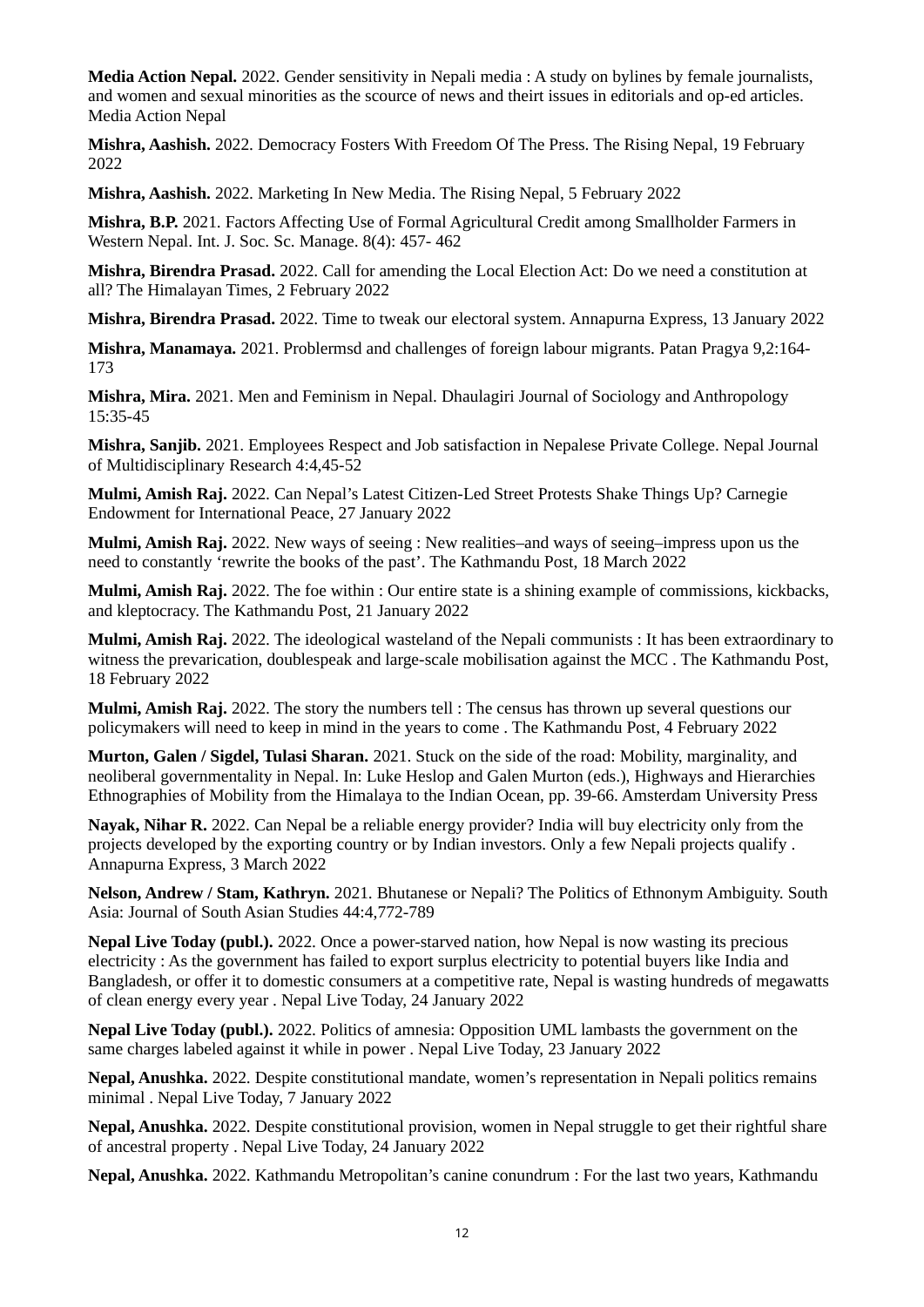Metropolitan has been running a shelter to house stray and wounded dogs—a good start but not nigh enough . Nepal Live Today, 19 January 2022

**Nepal, Anushka.** 2022. Nepal sees a staggering spike in road crashes : In the last five years, Nepal's highways have borne witness to over 120,000 incidents that have rendered over 12,000 either dead or severely injured. Nepal Live Today, 4 January 2022

**Nepal, Anushka.** 2022. The dark underbelly of Nepal's internet : Nepal's cyber bureau registered 3,906 complaints of online harassment against women in the final five months of 2021 . Nepal Live Today, 17 February 2022

**Nepal, Anushka.** 2022. With vaccination cards made mandatory, many women and gender minorities are deprived of public service : For people to receive a proper identification card such as citizenship, they need to have a vaccination card and vice versa, which keeps them in a never-ending loop . Nepal Live Today, 4 February 2022

**Nepal, Kriti.** 2022. Taudaha and the future of migratory birds. The Record, 18 March 2022

**Nepal, Sanjeev.** 2022. NC off to a fashionably late start to finalize candidates for local level election. Khabarhub, 25 March 2022

**Nepal, Shreena.** 2022. Don't blame women, blame misogyny : Here is a look at how books and literature from Swasthani to Mahabharata to Badhusikshya have portrayed women as being inferior to men and why we should unlearn the claims. Nepal Live Today, 2 February 2022

**Nepali, Mohan.** 2022. Media for Deep Democratization : Democratization should not be misunderstood as merely creating more structures, populating them and pursuing ritual elections . República, 15 January 2022

**Neupane, Tufan.** 2022. Extrajudicial killings and the wait for justice : Unlawful executions by police, especially in the Tarai, have continued despite rights organisations including the United Nations calling on Nepal to act to stop them. The Kathmandu Post, 1 January 2022

**Ojha, Anup.** 2022. Nepali politicians are big on promises but short on delivery : Observers see disconnect between politicians and people, as leaders barely heed citizens' basic concerns . The Kathmandu Post, 20 February 2022

**Pal, Khadka Bahadur et al.** 2021. Education system of Nepal: impacts and future perspectives of COVID-19 pandemic . Helion 7

**Pande, Rohini / Callen, Michael / Paudel, Binod / Wasti, Satish.** 2022. Strengthening female representation : Women's underrepresentation in leadership positions reflects a combination of the design of the quota system and party nomination behaviour. The Kathmandu Post, 11 March 2022

**Pandey, Akash / Lama, Ashmita / Poudyal, Aassmi.** 2021. Unheard & Ignored: Impacts of COVID-19 Lockdown on Disadvantaged Children in Nepal. International Journal of Social Sciences and Management 8,4:432-437

**Pandey, Avasna.** 2022. Devolution of sycophancy : With federalism giving rise to new power centres, 'chakari' culture has taken newer forms. The Kathmandu Post, 6 February 2022

**Pandey, Avasna.** 2022. The chase for money : The anxiety to sustain life and livelihood propels people to try and earn as much as they can for a modicum of security . The Kathmandu Post, 6 March 2022

**Pandey, Nirodh.** 2021. Maintaining Ethnic Boundary : The Ethnogenesis of Madhesi identity in Nepal Tarai. Patan Pragya 9,2:174-192

**Pandey, Paban Raj.** 2022. Let us salute migrant workers : They do not command the respect they deserve in government policy or people's minds. The Kathmandu Post, 21 February 2022

**Pandey, Paban Raj.** 2022. Nepal Rastra Bank's misguided focus : There is a need to balance the environment and development, but it's not the central bank's job . The Kathmandu Post, 23 March 2022

**Pandit, Sudesh.** 2021. The Role of Birthplace in the Mode of Delivery in Nepal. Prithvi Journal of Research and Innovation 3:44-51

**Pangali Sharma, Bishnu Prasad / Baral, Chandra Kanta / Sapkota Liladhar.** 2021. Labor Migration Trend in Nepal. The Geographic Base 8:109-122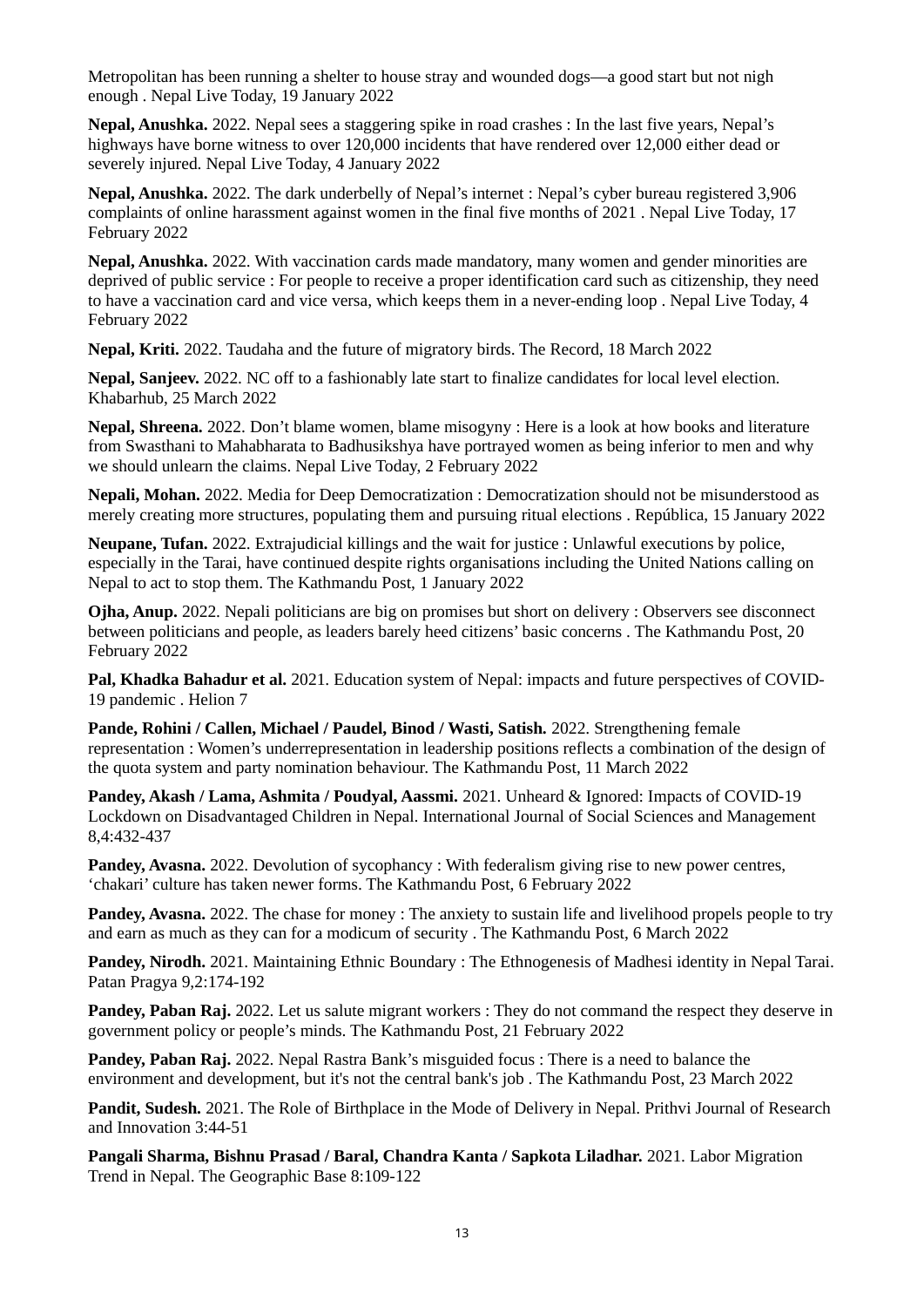**Pangeni, Shesha Kanta.** 2021. Use of mobile application for communication, interaction and learning : Lessons from an action research. Journal of Training and Development 6:60-11

**Pant, Laxman Datt Jha, Jivesh.** 2019. Media Freedom in Nepal: A Situation Analysis. Media Acvtion Nepal, 20 January 2019

**Pant, Sachit Nath.** 2022. Digital Banking : A Path To Revitalize Digital Economy. Khabarhub, 7 January 2022

**Pathak, Sumit.** 2022. How to teach : Don't be dogmatic. The Himalayan Times, 28 March 2022

**Paudel, Devi Prasad.** 2021. Curriculum development in geography education. The Third Pole: Journal of Geography 20-21:59-70

**Paudel, Sushil / Agal, SN / Kumar, Vinish.** 2021. Information Technology Outsourcing in Nepal : Strengths, Challenges, and Priorities. Nepal Journal of Multidisciplinary Research 4:4,1-22

**Paudyal, Mahabir.** 2022. A big test of PM Deuba and Nepal-India ties as he goes on official visit to India. Nepal Live Today, 31 March 2022

**Paudyal, Mahabir.** 2022. Kathmandu-Beijing ties appear to be sinking: What went wrong? Politicians and officials in Beijing and Kathmandu have much to reflect on, do soul-searching and correct the course to keep the friendly ties between the two nations from sliding . Nepal Live Today, 13 March 2022

**Paudyal, Mahabir.** 2022. Ruling coalition likely to collapse due to differences over MCC ratification (kh), Is Nepal being pushed to the geopolitical trap? Nepal Live Today, 24 February 2022

**Paudyal, Mahabir.** 2022. To China, with questions and a message. Nepal Live Today, 8 February 2022

**Pokharel, Jiba Raj.** 2022. Announcement of local polls: Dual contest between UML, NC. The Himalayan Times, 15 February 2022

**Pokharel, Jiba Raj.** 2022. Coalition or no coalition? NC in debate and discussion . The Himalayan Times, 29 March 2022

**Pokharel, Jiba Raj.** 2022. Fire and wildfire : Hunting in pairs in Nepal. The Himalayan Times, 15 March 2022

**Pokharel, Jiba Raj.** 2022. Impeachment of CJ: Generating more smoke than fire. The Himalayan Times, 24 March 2022

**Pokharel, Jiba Raj.** 2022. MCC and likely political developments: Headed to uncertainties. The Himalayan Times, 8 February 2022

**Pokharel, Jiba Raj.** 2022. MCC's approval through parliament : Defeat of polarisation and extremism, victory of realism. The Himalayan Times, 2 March 2022

**Pokharel, Jiba Raj.** 2022. Nepal's coalition government: How long will it last? The Himalayan Times, 27 January 2022

**Pokharel, Jiba Raj.** 2022. Party conventions of UML, RPP, NC and MC : Deviation from the overall spirit. The Himalayan Times, 4 January 2022

**Pokharel, Jiba Raj.** 2022. Russia's naked aggression against Ukraine: Lesson to draw for Nepal. The Himalayan Times, 9 March 2022

**Pokharel, Jiba Raj.** 2022. Tabling of MCC in parliament : A step in the right direction. The Himalayan Times, 24 February 2022

**Pokharel, Ram Raj.** 2021. Impact of Emigration in Dakshinkali Municipality. Patan Pragya 9,2:193-207

**Pokhrel, Mukesh.** 2022. Communities know their forests best : Community forestry has been a global success story for Nepal, none more so than those in the buffer zone of the country's many national parks. The Record, 7 March 2022

**Pokhrel, Mukesh.** 2022. Wildlife pay the price for unplanned infrastructure : An average of 100 animals die every year from unnatural causes around Nepal's national parks, primarily due to unplanned construction of infrastructure. The Record, 31 January 2022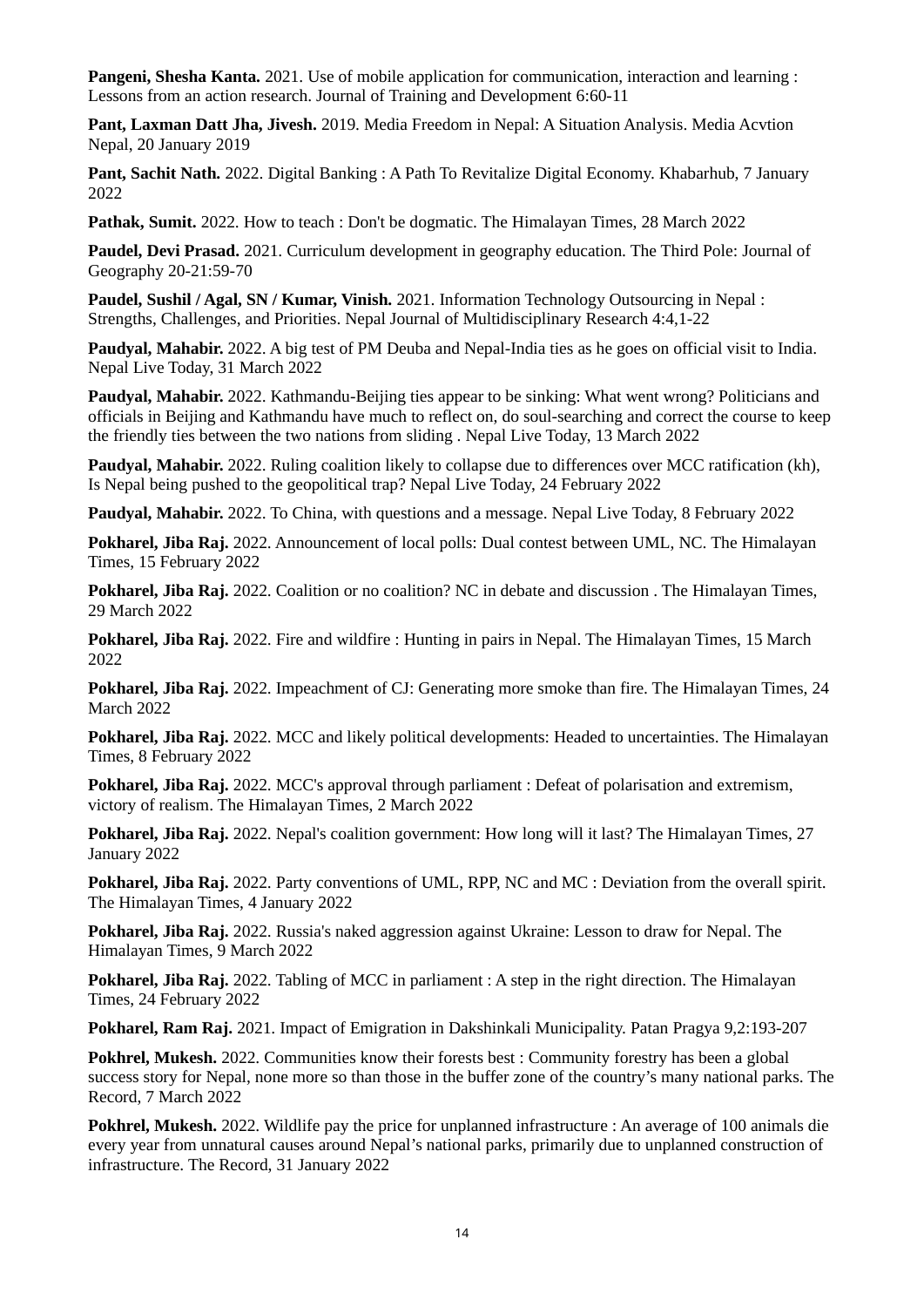**Pokhrel, Suroj.** 2021. Post Disaster Agricultural Strategies for Food Sufficiency and Economic Resilience: Special Focus on Gorkha, Nepal in Relation to Barpak Earthquake, 2015. Nepal Public Policy Review 1:109- 137

**Pollitt, Nicola.** 2022. Time for Nepali women to stand higher : With local elections coming up, we must double down on our efforts to create equal opportunities for Nepali women to lead. Annapurna Express, 10 March 2022

**Potocki, Mariusz et al.** 2022. Mt. Everest's highest glacier is a sentinel for accelerating ice loss . Nature 7:1- 8

**Poudel, Arjun.** 2022. Diseases climb up mountains as climate warms : As kala-azar and dengue among others make it to mountain districts, experts call for immediate mitigation measures . The Kathmandu Post, 3 March 2022

**Poudel, Naresh / Upadhyay, Rajeev.** 2021. COVID-19 and Tourism in Pokhara: Strategies for Industry's Recovery . Prithvi Journal of Research and Innovation 3:69-81

**Pradhan, Krishna Man.** 2022. Democracy in political parties : Why do the same leaders continue? The Himalayan Times, 20 January 2022

**Pradhan, Tika R.** 2022. As row over polls deepens, provinces' case is different : Legal experts and provincial leaders assert that politicians in Kathmandu should not decide on provincial assembly elections as the provinces are empowered to do that . The Kathmandu Post, 17 January 2022

**Pradhan, Tika R.** 2022. Holding local level elections on May 18 may not end legal complications : Representatives elected in the second and third phases of the local level polls conducted in 2017 can move court asserting their right to serve for full five years. The Kathmandu Post, 5 February 2022

**Pradhan, Tika R.** 2022. Maoists pledged to uplift marginalised. And they further marginalised them : Dalits in party are questioning if they are going to get the promised space, as they are left out of committees now . The Kathmandu Post, 3 January 2022

**Pradhan, Tika R. / Shrestha, Prithvi Man.** 2022. What constitution and election laws say about local level polls : Politicians and experts are divided over constitutional provisions and poll-related laws. Interpretations are different. The Kathmandu Post, 30 January 2022

**Prasain, Krishana.** 2022. Elections and soaring fuel prices may trigger hyperinflation, economists say : Inflation breached the central bank's 6.5 percent tolerance limit and crossed 7 percent in the first five months of 2021-22 . The Kathmandu Post, 21 February 2022

**Prasain, Krishana.** 2022. Nepal's trade with China going through rough patch : Lack of visas for Nepali traders, restrictions on container trucks and late delivery of consignments are among the problems hindering trade, insiders say. The Kathmandu Post, 6 February 2022

**Prasain, Sangam.** 2022. How Nepal, a country of farmers, became a food importer over the years : Nepal spent nearly \$1 billion on buying food from India alone in a year as agriculture stumbles due to faulty policies. Food import bills have grown 78 times in two decades. The Kathmandu Post, 3 February 2022

**Prawaha, Khagendra.** 2022. Financial disclosure: Imperative for anti-corruption initiatives. The Himalayan Times, 14 January 2021

**Prawaha, Khagendra.** 2022. More money than it can handle : This is how Sudur Pashchim Province can increase expenditure of federal grants. The Kathmandu Post, 23 January 2022

**Prawaha, Khagendra.** 2022. Revamp Federal Civil Service. The Rising Nepal, 3 March 2022

**Priya, Pushpa.** 2022. Emotional intelligence: To manage stress in education. The Himalayan Times, 28 February 2022

**Puri, Shiva.** 2022. Musahar children in Rautahat deprived of formal education and state benefits : Musahar children are deprived of birth and citizenship certificates due to the apathy of local government, guardians say . The Kathmansdu Post, 24 March 2022

**Rae, Ranjit.** 2021. Kathmandu Dilemma : Resetting India-Nepal Ties. Vintage Books

**Rai, Raju / Tandan, Rajendra Prakash / Basnet, Laxmi / Baniya, Binod.** 2021. Historical Land Use and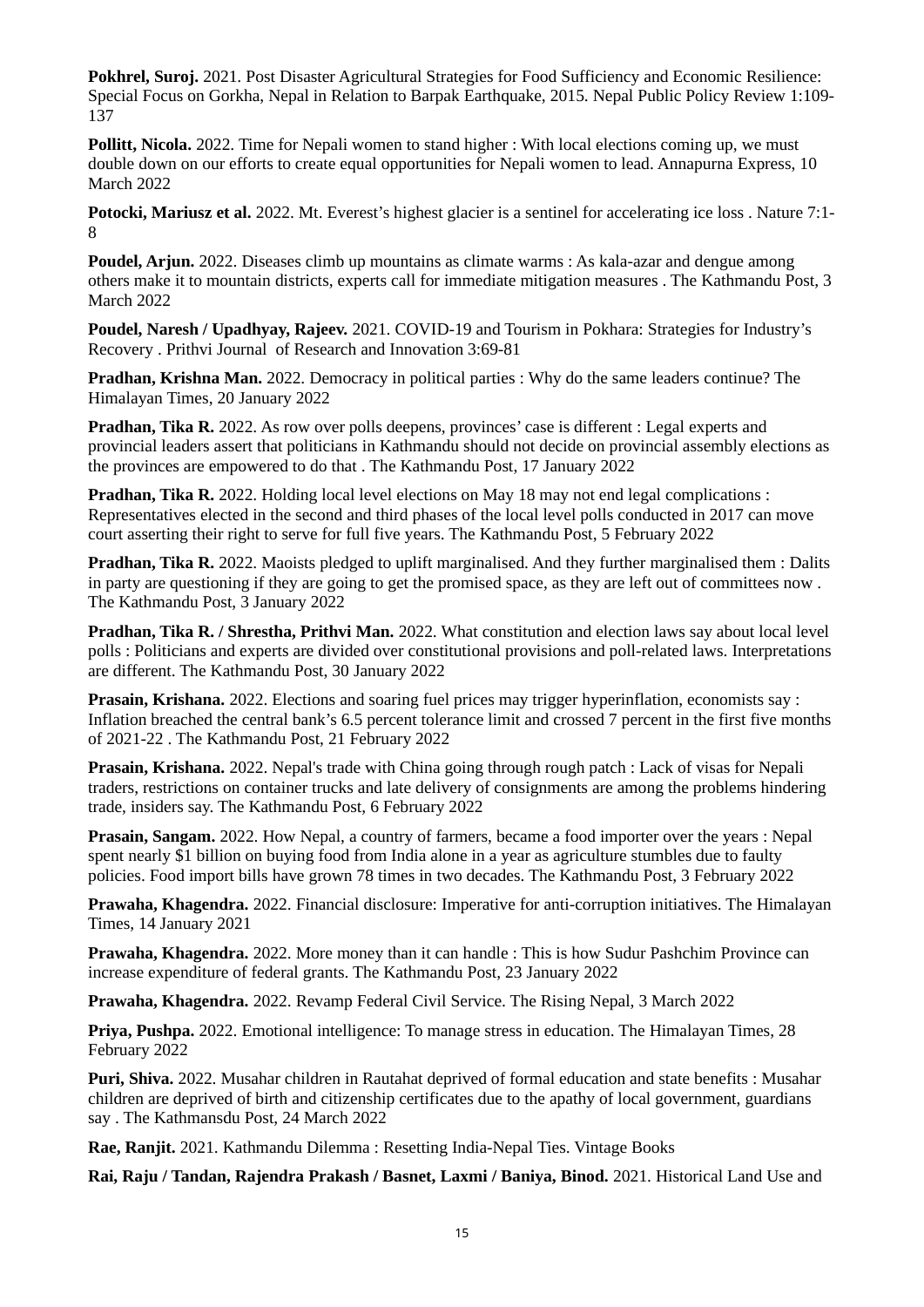Land Cover Change of Eastern Nepal: A Case of Dharan Sub-Metropolitan City. The Geographic Base 8:1- 12

**Rana, Bandana / Koirala, Samiksha.** 2021. Nepal's Gender Policies: Achievements and Challenges. Nepal Public Policy Review 1:191-200

**Rana, Pinki Sris / Tandukar, Shranup.** 2022. The first step towards a gender-inclusive political system : The 2017 local elections saw over 14,000 women elected as local representatives, but for many of them, their tenure has been mostly about navigating social challenges. The Kathmandu Post, 9 March 2022

**Rana, Pranaya SJB.** 2022. A geopolitical quagmire. The Record, 11 February 2022

**Rana, Pranaya SJB.** 2022. Elections in an election year. The Record, 28 January 2022

**Rana, Pranaya SJB.** 2022. The Maoists, then and now. The Record, 18 February 2022

**Rana, Pranaya SJB / Taylor, Marissa.** 2022. Whether in Nepal or in the US, caste persists : Prem Pariyar's advocacy has shed more light on caste-based discrimination in the US but back home, discrimination continues in Nepali universities and colleges . The Record, 17 February 2022

**Rayamajhi, Ameesha / Shrestha, Deepesh.** 2022. The lasting scars of war: sexual violence during the conflict. Fifteen years since the 10-year conflict ended, there is no justice and little peace for victims of rape and sexual violence . The Record, 18 January 2022

**Regmi, Balmukunda.** 2022. Bilateral solutions for Nepal's trade imbalance : Nepal's efforts at Nepal-China-India trilateral cooperation have been unsuccessful. It's better to seek bilateral cooperation with each of our neighbors. Annapurna Express, 10 March 2022

**Regmi, Umesh Raj.** 2022. Prioritise Public Education. The Rising Nepal, 20 January 2022

**Rijal, Mukti.** 2022. Civil Society At The Crossroads. The Rising Nepal, 13 January 2022

**Rijal, Mukti.** 2022. Enhance TU's Research Credentials. The Rising Nepal, 6 January 2022

**Rijal, Mukti.** 2022. Have No Dilemma On Local Polls. The Rising Nepal, 20 January 2022

**Rijal, Mukti.** 2022. Home Ministry's Reform Plan Geared Towards Paradigm Shift. The Rising Nepal, 10 February 2022

**Rijal, Mukti.** 2022. Quality Mediation Practices. The Rising Nepal, 17 February 2022

**Rijal, Mukti.** 2022. Reining In Poll Expenses. The Rising Nepal, 3 March 2022

**Rijal, Mukti.** 2022. Save TU From Unsolicited Politics. The Rising Nepal, 17 March 2022

**Rijal, Mukti.** 2022. Successful Mayors Make It To The Top. The Rising Nepal, 24 February 2022

**Rijal, Mukti.** 2022. Tackling Electoral Offences. The Rising Nepal, 31 March 2022

**Rijal, Mukti.** 2022. Voters Must Reject The Corrupt. The Rising Nepal, 10 March 2022

**Rijal, Mukti.** 2022. Why Local Polls Draw Growing Interest. The Rising Nepal, 27 January 2022

**Rijal, Mukti.** 2022. Women Prove Leadership Mettle. The Rising Nepal, 24 March 2022

**Rijal, Shiba Prasad.** 2021. Rural livelihoods at risk: A case of Devghat Gaunpalika in the western hills, Nepal. The Third Pole: Journal of Geography 20-21:71-82

**Rimal, Prasansha.** 2022. Addressing gender violence in cyberspace. The Record, 24 March 2022

**Rimal, Prasansha.** 2022. Bhutan's shame: why the world must continue to remember the expulsion of ethnic Nepalis. The Record, 3 February 2022

**Rimal, Prasansha.** 2022. Looking back at Nepal's feminist movement – and looking forward : Nepal's mainstream feminist movement must go beyond class, caste, and gender to embrace intersectionality and encompass diversity in all its forms, say feminists. The Record, 8 March 2022

**Rizal, Shuvam.** 2022. 2021: The year in climate review. The Record, 3 January 2022

**Rizal, Shuvam.** 2022. Climate change as a driver of child marriage. The Record, 15 February 2022

**Rizal, Shuvam.** 2022. Four takeaways from the latest UN Climate Report for Nepal. The Record, 15 March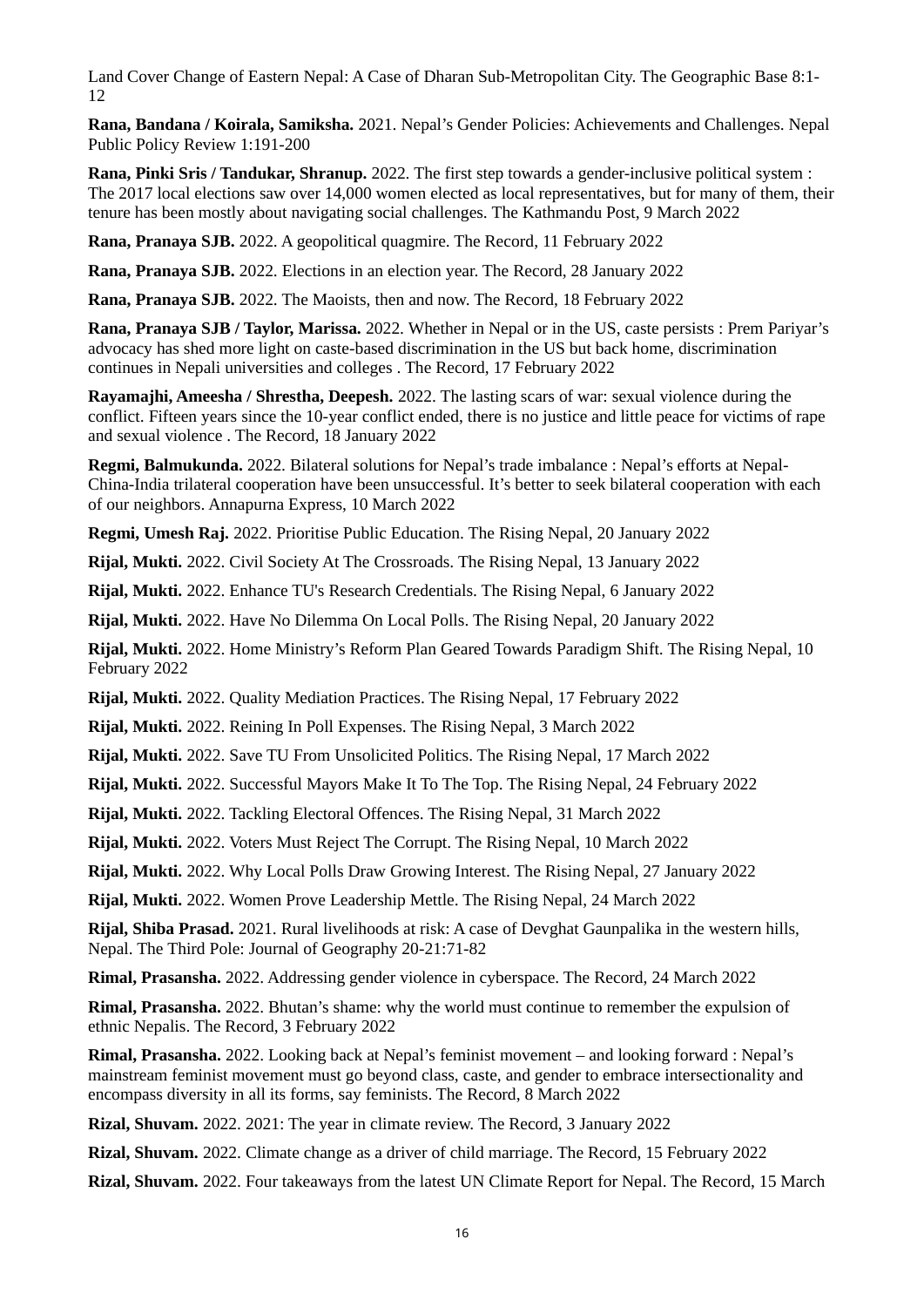2022

**Rizal, Shuvam.** 2022. Nepal's climate change migrants : More and more Nepalis are being pushed out of their homes by extreme weather events, agricultural difficulties, and the pursuit of economic freedom from the elements . The Record, 1 February 2022

**Rizal, Shuvam.** 2022. Ukraine and the political value of renewable energy ; Russia's economic and political power as an energy exporter emboldens its invasion of Ukraine. There is a lesson here for emerging economies like Nepal . The Record, 2 March 2022

**Sapkota, Baba Datta / Malakar, Indra Mali.** 2021. Impact of remittance in women education: An empirical study. Patan Pragya 9,2:26-34

**Sapkota, Chandan.** 2022. Medium-term economic recovery : A course correction beyond the band-aid nature of policy reaction is warranted. The Kathmandu Post, 14 March 2022

**Sarki, Sher Bahadur.** 2022. Challenge to end Chhaupadi in Bajura. The Rising Nepal, 23 February 2022

**Seale-Feldman, Aidan.** 2022. The Possibility of Translation: Turning Ghosts into Psychosomatic Disorders in Nepal. South Asia: Journal of South Asian Studies, pp. 1-16

**Shakya, Bijendra Man.** 2022. The balancing act : Any policy devised to correct the trade imbalance, if done in isolation, will be pointless. The Kathmandu Post, 8 March 2022

**Shakya, Dipu / Kitamura, Kenji.** 2022. The stress of entrance exams : The entrance examination is a barrier to young children's growth and development. The Kathmandu Post, 28 March 2022

**Shakya, Prasiddha / Gonpu, George P.** 2021. Impact of Remittances on Economic Growth in Nepal . Nepal Public Policy Review 1:31-47

**Shakya, Sujeev.** 2021. Unleashing the Vajra : Nepal's Journey Between India and China. India Penguin

**Shakya, Sujeev.** 2022. Decoding remittances : The Nepal government needs to focus on being a facilitator instead of a controller. The Kathmandu Post, 22 March 2022

**Shakya, Sujeev.** 2022. Divisive politics : The disillusionment campaign begins in an election year with millions of first-time voter. The Kathmandu Post, 11 January 2021

**Shakya, Sujeev.** 2022. Opportunity to recalibrate tourism : The lesson from the pandemic is that Nepal needs to get to high-end tourism in a big way. The Kathmandu Post, 22 February 2022

**Shakya, Sujeev.** 2022. Wake up Nepal : Young Nepalis do not want to be based in a country where the government can be so stupid. The Kathmandu Post, 8 March 2022

**Sharma, Ajaya.** 2021. Sovereign Spaces for the Self: Literature, Politics and History in BP Koirala's Writings. Studies in Nepali History and Society 26,2:275-312

**Sharma, Ila.** 2022. Declining standards of journalism : Spreading misinformation affects media credibility and harms all democratic institutions. The Kathmandu Post, 7 January 2022

**Sharma, Jaya / Singh, Mridula / Shrestha, Deepak man Singh.** 2021. Vulnerability to Human Trafficking in Nepal from Enhanced Regional Connectivity. World Bank

**Sharma, Kiran Raj.** 2022. The water and food nexus : Despite Nepal's vaunted water resources, there isn't enough for growing more food. The Kathmandu Post, 17 February 2022

**Sharma, Mahendra Prasad.** 2021. Socio-cultural perspective of senior citizens' health status in Nepal. Curriculum Development Journal 29,43:91-108

**Sharma, Namrata.** 2022. Care Economy Growing Fast. The Rising Nepal, 2 February 2022

**Sharma, Namrata.** 2022. Discourage Muscle, Mafia & Money In Polls. The Rising Nepal, 30 March 2022

**Sharma, Namrata.** 2022. Gender Parity Still Far Cry. The Rising Nepal, 2 March 2022

**Sharma, Namrata.** 2022. International Women's Day : End Gender Inequalities. The Rising Nepal, 9 March 2022

**Sharma, Namrata.** 2022. Local Leaders Must Embrace Ethics. The Rising Nepal, 16 March 2022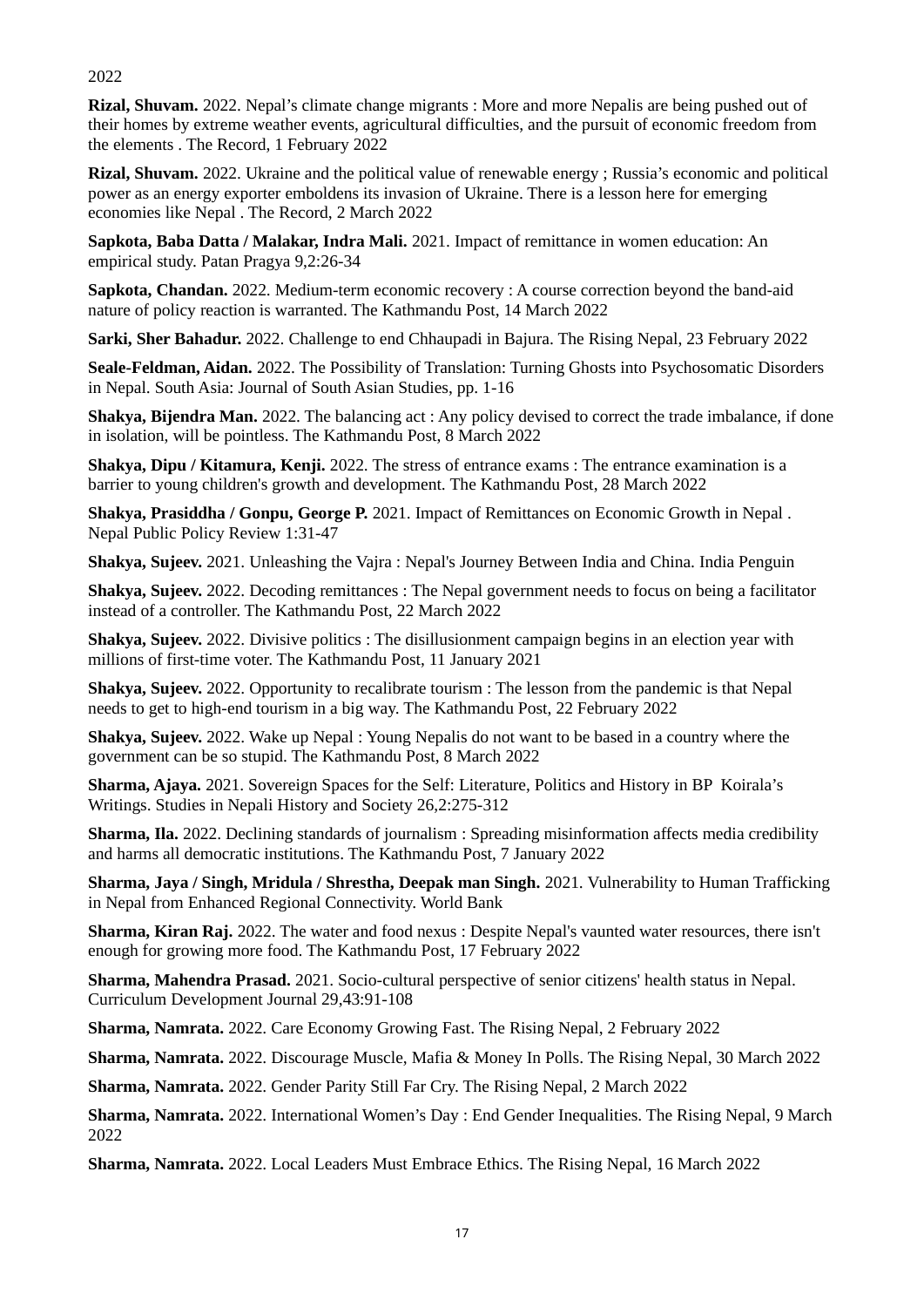**Sharma, Namrata.** 2022. Political Consensus Needed For MCC. The Rising Nepal, 23 February 2022

**Sharma, Namrata.** 2022. Women's Battle For Leadership. The Rising Nepal, 5 January 2022

**Sharma, Raghab.** 2022. Nepal's democracy, political parties and internal politics. Khabarhub, 11 January 2021

**Sharma, Robin.** 2022. Nepal's impeachment template: justice or a political ploy? The Record, 11 March 2022

**Sharma, Robin.** 2022. Partisan interests once again govern politics. The Record, 4 February 2022

**Sharma, Shrawan.** 2022. Saving Himalayas From Global Warming. The Rising Nepal, 14 February 2022

**Sherpa, Ang Rita.** 2022. Saving Gokyo from itself : How tourism and climate change are transforming Nepal's most fragile and scenic places. Nepali Times, 11 March 2022

**Sherpa, Ang Tshering.** 2022. Himalayans on the frontlines : The people of the Himalaya face the double whammy of climate breakdown and Covid-19. Nepali Times, 11 March 2022

**Shiwakoti, Kedar.** 2022. Gaurishankar Conservation Area tells hydropower projects to stop work : Rolwaling Khola and Lapchi Khola projects have been charged with destroying the environment in a sensitive zone. The Kathmandu Post, 13 February 2022

**Shrestha, Adhrit.** 2022. Key highlights from the Census Report 2021. Nepal Economic Forum

**Shrestha, Amrit Kumar.** 2021. Exercise of Multiparty System through the Major Electoral Practices in Nepal . Researcher 5,1:1-15

**Shrestha, Anil et al.** 2021. Mapping distribution and identifying gaps in protected area coverage of vulnerable clouded leopard (Neofelis nebulosa) in Nepal: Implications for conservation management. International Journal of Geoheritage and Parks 9:441–449

**Shrestha, Anjila.** 2022. Visit visa for all? No, terms and conditions apply. Nepal Live Today, 11 March 2022

**Shrestha, Gitta / Uprety, Labisha.** 2022. Solar Irrigation Pumps, Women and Smallholders in Eastern Tarai. República, 21 March 2022

**Shrestha, Hari Prasad.** 2022. Nepal's 2nd Int'l Airport Ready for Opening Amid Air Route Issues with India. República, 31 March 2022

**Shrestha, Hari Prasad.** 2022. Nepal's Next Budget Must Remodel its Conventional Epigraph. República, 16 March 2022

**Shrestha, Prakash Kumar.** 2022. Accelerating Economic Growth. The Rising Nepal, 25 February 2022

**Shrestha, Prakash Kumar.** 2022. Dealing With Macroeconomic Challenges. The Rising Nepal, 27 January 2022

**Shrestha, Prience.** 2022. Dammed if we do, dammed if we don't. The Record, 30 March 2022

**Shrestha, Prithvi Man.** 2022. Budget for populist projects in election year a pattern, observers say : There are fears the current Deuba government too could include such projects in the upcoming budget. The Kathmandu Post, 14 March 2022

**Shrestha, Prithvi Man.** 2022. Census leaves out the count of queer population with no data on them : There were issues with the questionnaire. Authorities failed to address them. The Kathmandu Post, 5 February 2022

**Shrestha, Prithvi Man.** 2022. Lawmakers call for measures to retain hill, mountain populations : As many as 32 districts have witnessed population declines owing mainly to outmigration, according to preliminary figures of the latest census . The Kathmandu Post, 31 January 2022

**Shrestha, Prithvi Man.** 2022. MCC pact remains stuck but there's been spending under it : Rs4 billion spent so far for implementation of projects under the US grant whose fate is hanging in the balance . The Kathmandu Post, 4 February 2022

**Shrestha, Prithvi Man.** 2022. Nepal's population is 29,192,480 : Census preliminary data shows population grew by an average 0.93 percent annually, the slowest growth in 80 years . The Kathmandu Post, 17 January 2022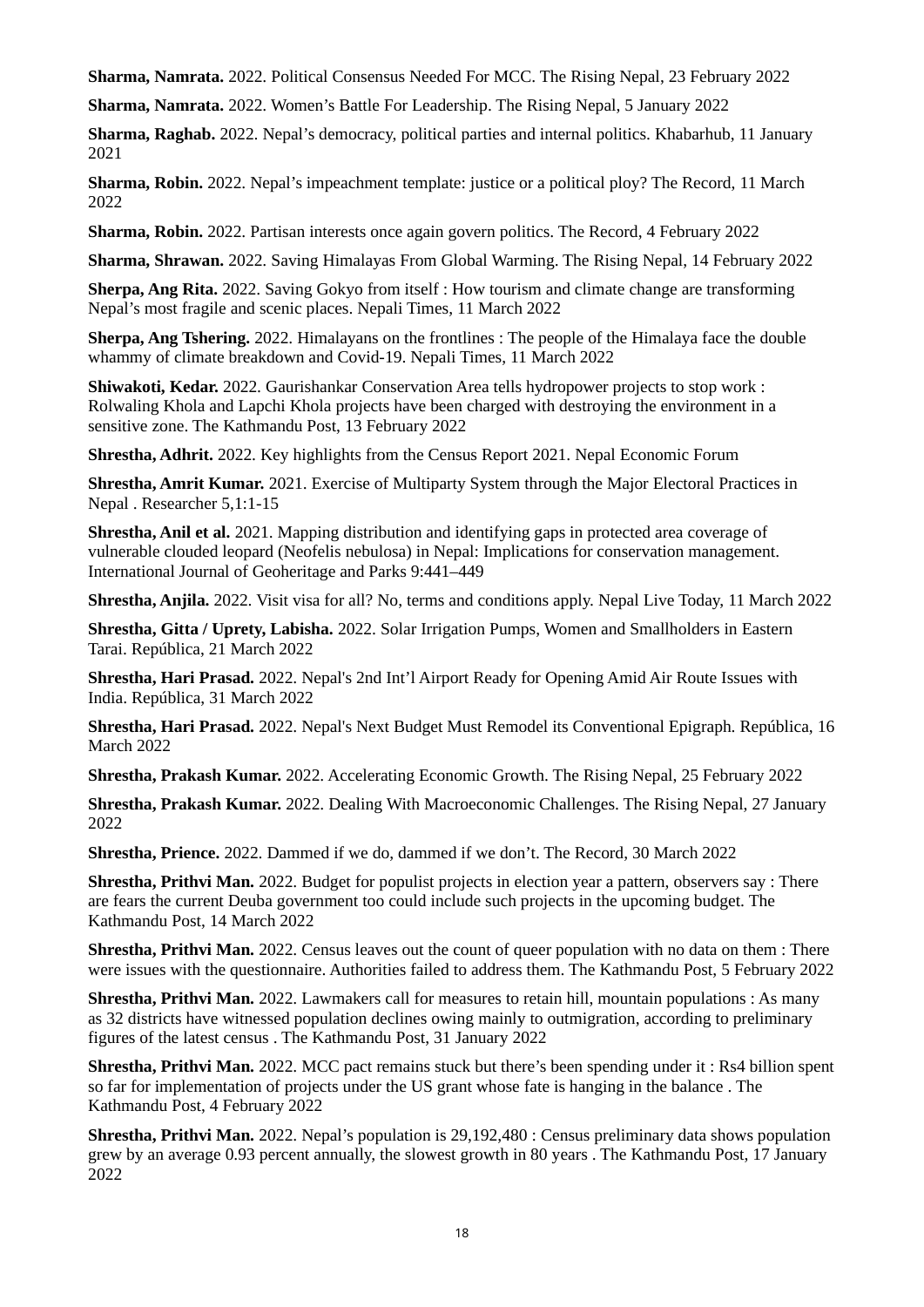**Shrestha, Prithvi Man.** 2022. Provinces, local units rely heavily on Kathmandu for resources : Sub-national governments have been forced to compromise on their autonomy in decision-making due to their overreliance for resources on the federal government, experts say. The Kathmandu Post, 19 January 2022

**Shrestha, Prithvi Man.** 2022. Transmission lines' worth lost in the din of charged-up MCC row : Projects to be developed under the US grant will be the backbone of a high capacity system to transport power on a large scale in the country and beyond, stakeholders say. The Kathmandu Post, 17 February 2022

**Shrestha, Sahina.** 2022. Female migrant workers hold up half the sky : Migration offers Nepali women a chance to become financially independent, yet the government tried to restrict it. Nepali Times, 11 March 2022

**Shrestha, Suman Kumar.** 2021. Place of geography in school level curriculum. The Third Pole: Journal of Geography 20-21:101-110

**Sigdel, Tej Prasad.** 2021. Status of job availability for postgraduates in geography education. The Third Pole: Journal of Geography 20-21:111-119

**Sijapati, Dipendra Bikram.** 2021. Political Representation of Gender in Nepal. Patan Pragya 9,2:35-55

**Silwal, Purna B.** 2022. Between domestic politics and diplomacy : It is interesting how political leaders and scholars have interpreted the MCC document differently. The Kathmandu Post, 20 February 2022

**Singh, Basanta Pratap.** 2022. Deprivation, hunger and infant deaths in a remote Bajura village : Mothers in Muktikot suffer from lactation insufficiency for lack of nutritious food and lose their babies either in the womb, at birth or at neonatal and postneonatal stages. The Kathmandu Post, 27 March 2022

**Singh, Padma.** 2022. Widening agriculture trade deficit : Inadequate and ineffective service delivery is a significant impediment to agricultural development . The Kathmandu Post, 31 January 2022

**Singh, Rajendra Bahadur.** 2022. Local Level Election : Issues of Political Representation. República, 14 March 2022

**Singh, S. Binodkumar.** 2022. Increasing Troubles . SAIR, Volume 20, No.35, February 21, 2022

**Singh, Shankar Man.** 2022. Impact of New Indian Budget on Nepal: Some Observations. República, 3 February 2022

**Singh, Shankar Man.** 2022. Kathmandu's notorious traffic jams: A few solutions. The Himalayan Times, 6 January 2022

**Singh, Shankar Man.** 2022. MCC in Nepal: Games Nations Play!. República, 23 February 2022

**Singh, Shankar Man.** 2022. Prithivi Jayanti and National Unity Day: Unity in Diversity. República, 11 January 2021

**Sinha, Navanita / Anttinen, Pertti.** 2022. Holding up 1/2 the sky on climate action : The involvement of Nepal's women is imperative in adapting to the impacts of climate breakdown . Nepali Times, 25 March 2022

**South Asia Collective.** 2021. South Asia State of Minorities Report 2021 : Hate Speech Against Minorities . South Asia Collective

**Staddon, Sam.** 2021. Recognising and Resisting Injustice: Knowledge Practices and Politics Amongst Nepal's Community Forestry Professionals. Rural Landscapes: Society, Environment, History, 8(1): 5,1–15

**Subedi, Aadesh.** 2022. Averting a potential catastrophe : Water scarcity due to the drying up of water reserves has given rise to many problems. The Kathmandu Post, 26 January 2022

**Subedi, Abhi.** 2022. Ethos of disillusionment : A state of general laziness is taking over the culture of awakening and resistance. The Kathmandu Post, 30 January 2022

**Subedi, Abhi.** 2022. Seven decades of democracy : There are some people who are imbued with the qualities of good political leadership. The Kathmandu Post, 27 February 2022

**Subedi, Anjali.** 2022. Politicians' incompetence is turning the best minds away, ruining Nepal's future: A renowned US-based Nepali expert came to Nepal to help the country create well-paid jobs for fellow Nepalis but Nepali politicians responded in such a way he began to lose hope. Nepal Live Today, 25 January 2022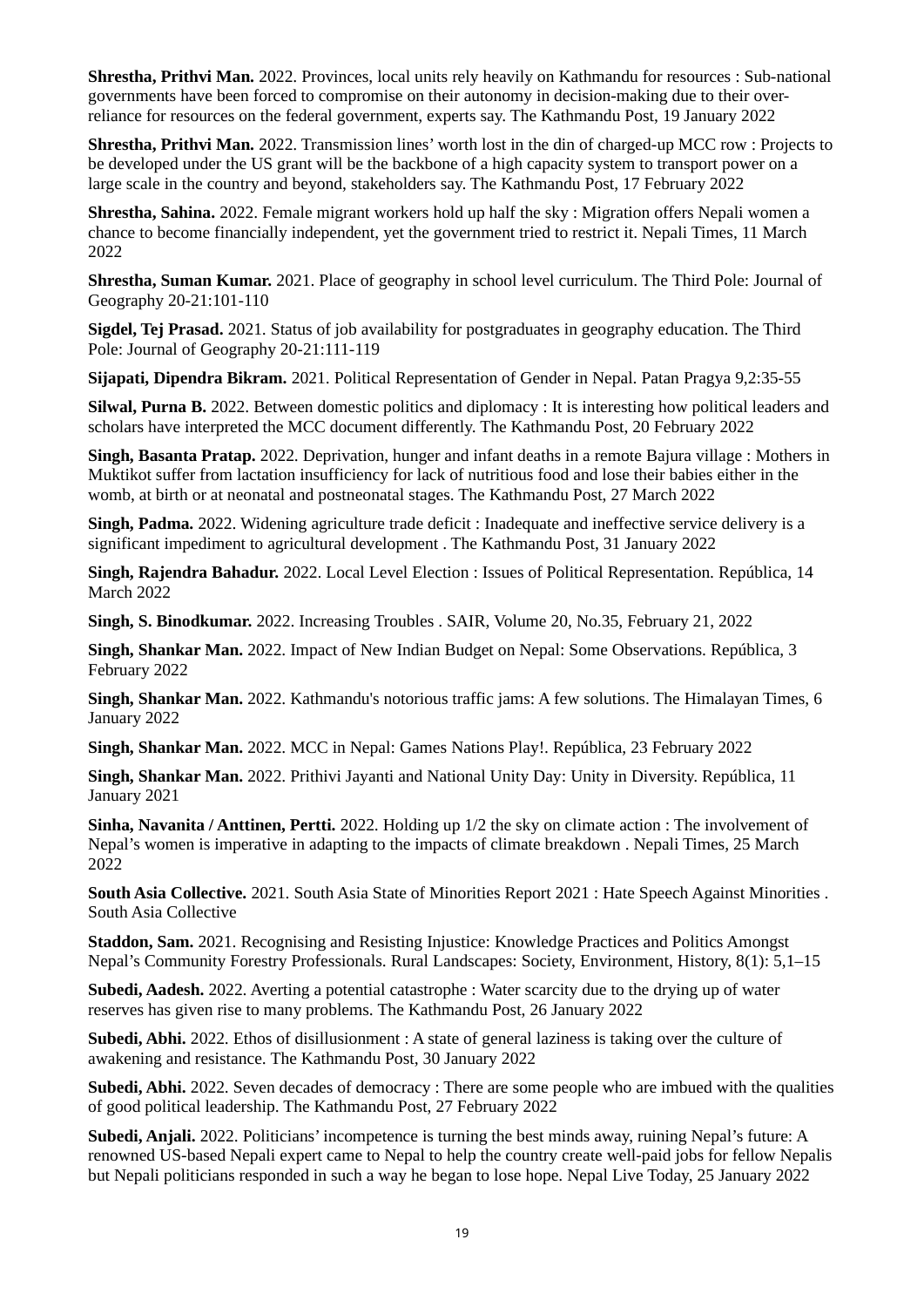**Subedi, Arun Kumar.** 2022. Visit of Chinese Foreign Minister and Nepal's concern. Khabarhub, 24 March 2022

**Subedi, Madhusudan Sharma / Parker, Sara.** 2021. Menstrual Exclusions in Nepal: Some Evidence of Transition . Dhaulagiri Journal of Sociology and Anthropology 15:1-9

**Subedi, Mahendra.** 2022. Social Costs Of Foreign Job. The Rising Nepal, 22 March 2022

**Subedi, Ritu Raj.** 2022. A Tribute To Nation's Unifier. The Rising Nepal, 9 January 2022

**Subedi, Ritu Raj.** 2022. Avoiding Geopolitical Pitfalls. The Rising Nepal, 6 February 2022

**Subedi, Ritu Raj.** 2022. Impeachment Against CJ Rana Can It Revitalise Judiciary? The Rising Nepal, 20 February 2022

**Subedi, Ritu Raj.** 2022. Interpretative declaration : Assists Alliance To Ride The Storm. The Rising Nepal, 6 March 2022

**Subedi, Ritu Raj.** 2022. Left Unity Proposal : A Fanciful Move. The Rising Nepal, 27 March 2022

**Subedi, Ritu Raj.** 2022. Local Governments Have Miles To Go. The Rising Nepal, 27 February 2022

**Subedi, Ritu Raj.** 2022. Maoist Path Of Revolution : Who Will Bell The Cat? The Rising Nepal, 2 January 2022

**Subedi, Ritu Raj.** 2022. NA Poll Rout Bodes Ill For UML. The Rising Nepal, 30 January 2022

**Subedi, Ritu Raj.** 2022. New Poll Alignments In Making? The Rising Nepal, 20 March 2022

**Subedi, Yogendra / Shrestha, Anustha.** 2022. Landslides vulnerability and rural roads. Khabarhub, 3 March 2022

**Suwal, Rajendra N.** 2022. Protecting the wetlands and Sarus Cranes of Lumbini. República, 1 February 2022

**Takamichi, Yuko.** 2021. An Ethnographic Study of the Production Practice of the Dhaka Fabric of Terhathum in Eastern Nepal. Studies in Nepali History and Society 26,2:231–252

**Taylor, Marissa.** 2022. Burning despair : The recent law on acid attacks is a step in the right direction but it would've gone a longer way had it also accounted for burn survivors . The Record, 6 January 2022

**Taylor, Marissa.** 2022. Disenfranchised – millions of Nepalis have no voting rights : Despite the outsized impact that migrant workers have on Nepal, they are still unable to vote in elections as Nepal has no provisions for absentee voting . The Record, 21 March 2022

**Taylor, Marissa.** 2022. How accurate is Nepal's Covid-19 death toll? According to government data, nearly 12,000 Nepali deaths have been attributed to Covid-19 but poor data keeping and discrepancies call the number into question . The Record, 22 February 2022

**Taylor, Marissa.** 2022. Linguistically limited : A year on, Kathmandu Metropolitan City's mandatory Nepal Bhasa educational policy is not sitting well with students, teachers, or schools . The Record, 10 March 2022

**Taylor, Marissa.** 2022. The poor person's pandemic : Tuberculosis kills an estimated 17,000 people every year in Nepal, and with Covid-19 and the development of drug-resistant strains, this number is only likely to increase further. The Record, 10 February 2022

**Thapa, Biraj Singh.** 2022. Can Nepal transition to a green hydrogen economy? Annapurna Express, 20 January 2022

**Thapa, Biraj Singh.** 2022. Nepal as a green society : While scientists have been warning about the severity of climate change for long, not until recently has it caught the attention of the public and politicians . Annapurna Express, 17 February 2022

**Thapa, Deepak.** 2022. MCC and the communists : What beats reason is why our communist parties feel the need to 'protect' China. The Kathmandu Post, 24 February 2022

**Thapa, Deepak.** 2022. Not bad, not bad at all : Local governments fulfil many of the expected functions yet they continue to be undermined. The Kathmandu Post, 27 January 2022

**Thapa, Deepak.** 2022. Playing cops and robbers : Nepal's administrative and police structures were grafts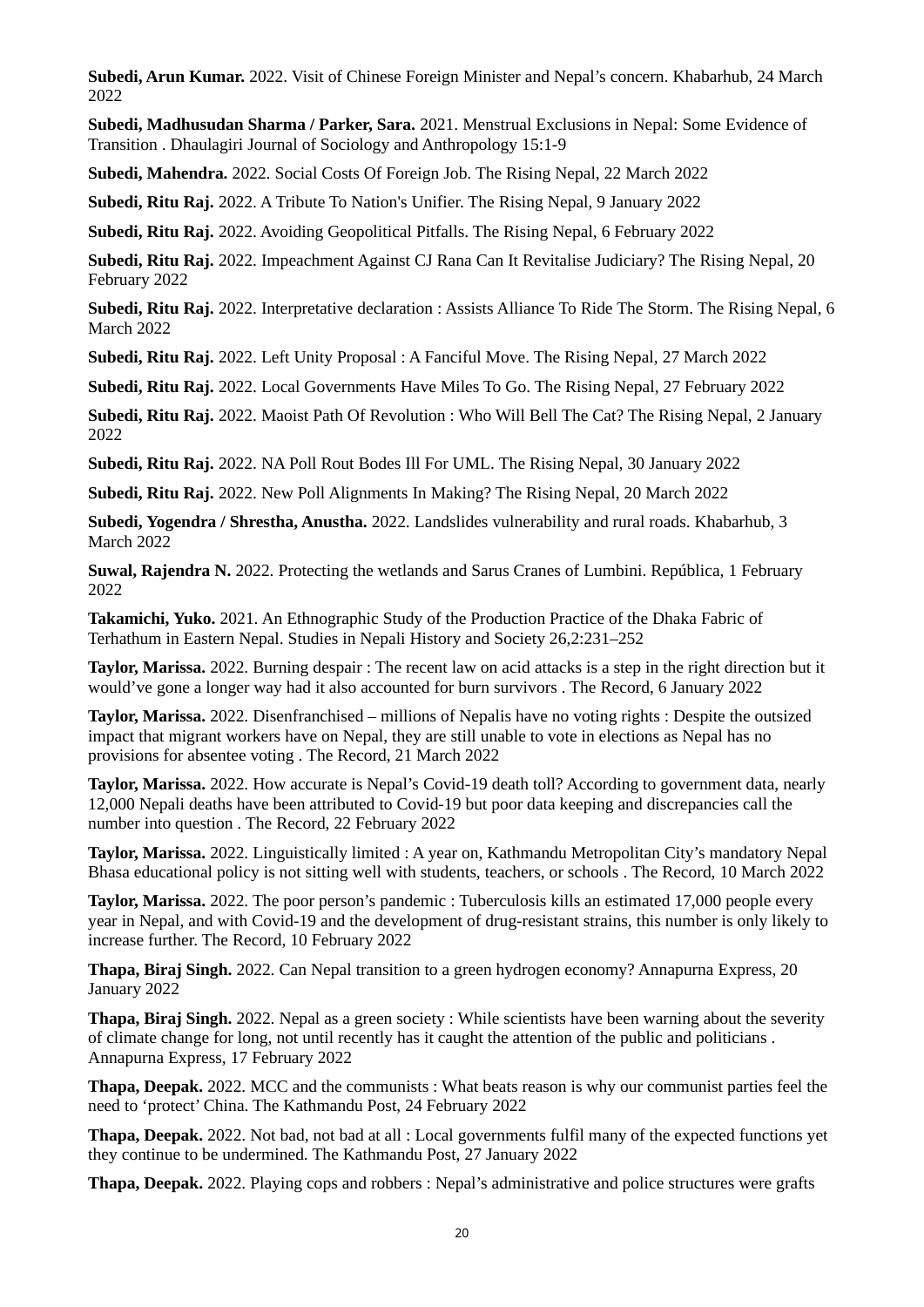from the British imperial model. The Kathmandu Post, 10 March 2022

**Thapa, Deepak.** 2022. Too smart for their own good : Creating 'smart' infrastructure piecemeal will be a waste of our money and time. The Kathmandu Post, 10 February 2022

**Thapa, Manish.** 2021. National Statistical Management System: Opportunities, Challenges and Future Steps. Nepal Public Policy Review 1:87-108

**Thurber, Ches.** 2021. Nepal's Gandhians Take Arms. In: Id., Between Mao and Gandhi : The Social Roots of Civil Resistance, pp. 54-80. Cambridge University Press

**Thurber, Ches.** 2021. Nepal's Maoists Take to the Streets. In: Id., Between Mao and Gandhi : The Social Roots of Civil Resistance, pp. 81-105. Cambridge University Press

**Timsina, Lok Nath.** 2021. Challenges of Teaching English as a Foreign Language in Nepal. Researcher 5,1:68-82

**Tiné, Paola.** 2021. Seeking Heartfelt Help: The Emergence of the Friendship Guthi as a Middle-Class Practice in Contemporary Nepal. Studies in Nepali History and Society 26,2:313-345

**Toffin, Gérard.** 2021. Merging Perspectives on Classical Hinduism and Popular Hindu Religion : Foreword to the translation of 'Festivals, time and space: the structure of the indo- nepalese version of the hindu calendar' by Marc Gaborieau. European Bulletin of Himalayan Research 57

**Tuladhar, Alok Siddhi.** 2022. Kathmandu's ancient water spouts still functioning : The water supply network built by our forebears are a blueprint for sustainability. Nepali Times, 18 March 2022

**Ulak, Nimesh.** 2022. Prospect of Pilgrimage Tourism in Namo Buddha Area, Kavre. The Gaze Journal of Tourism and Hospitality 13:1,1-26

**UNCDF.** 2021. Nepal Country Monitor on Migration & Remittance . UNCDF, April 2021

**Upadhya, Madhukar.** 2022. Avoiding maladaptation : Digging boreholes will not only exhaust groundwater but also upset the local hydrology. The Kathmandu Post, 31 March 2022

**Upadhya, Madhukar.** 2022. Meeting our commitments : New view towers, built to encourage tourism, don't fit into the economic worries of the hills. The Kathmandu Post, 3 March 2022

**Upadhya, Madhukar.** 2022. Quick and effective decisions : The government should show how its policy decisions can create changes on the ground in favour of farmers. The Kathmandu Post, 20 January 2022

**Upadhya, Sanjay.** 2022. Empowered and Imperiled : Nepal's Peace Puzzle in Bits and Pieces. FinePrint

**Upadhyay, Narayan.** 2022. End Anomalies In Medical Education. The Rising Nepal, 11 January 2021

**Upadhyay, Narayan.** 2022. Nepali Congress Emerges Stronger. The Rising Nepal 8 March 2022

**Upadhyay, Narayan.** 2022. New Deal On MCC, CJ Impeachment. The Rising Nepal, 15 February 2022

**Upadhyay, Narayan.** 2022. Prospect Of Electoral Alliance. The Rising Nepal, 15 March 2022

**Upadhyay, Narayan.** 2022. Quandary Over Election Dates. The Rising Nepal, 25 January 2022

**Upadhyay, Narayan.** 2022. Ratify MCC Grant At Earliest. The Rising Nepal, 8 February 2022

**Upadhyay, Narayan.** 2022. Wang's Visit Deepens Friendly Ties. The Rising Nepal, 29 March 2022

**USAID.** 2021. 2020 Civil society organization sustainability index for Asia. 7th edition. United States Agency for International Development / Bureau for Democracy, Conflict and Humanitarian Assistance / Center of Excellence on Democracy, Human Rights and Governance

**Verma, Anjali / Neelam.** 2021. The Trail of an Eastern Deity in the Western Himalaya: a Study of Lord Jagannath's Temple in the Sirmaur region of Himachal Pradesh. European Bulletin of Himalayan research 57

**Vouiller, Nolwen.** 2021. Being a Naturalist Guide in Bardiya, Nepal: A Profession in the In-between. Studies in Nepali History and Scoiety 26,1:253-273

**Wagle, Achyut.** 2022. 'Impartiality' in public appointments : The obvious resultant pitfalls thereof are mismanagement and unchecked corruption. The Kathmandu Post, 15 March 2022